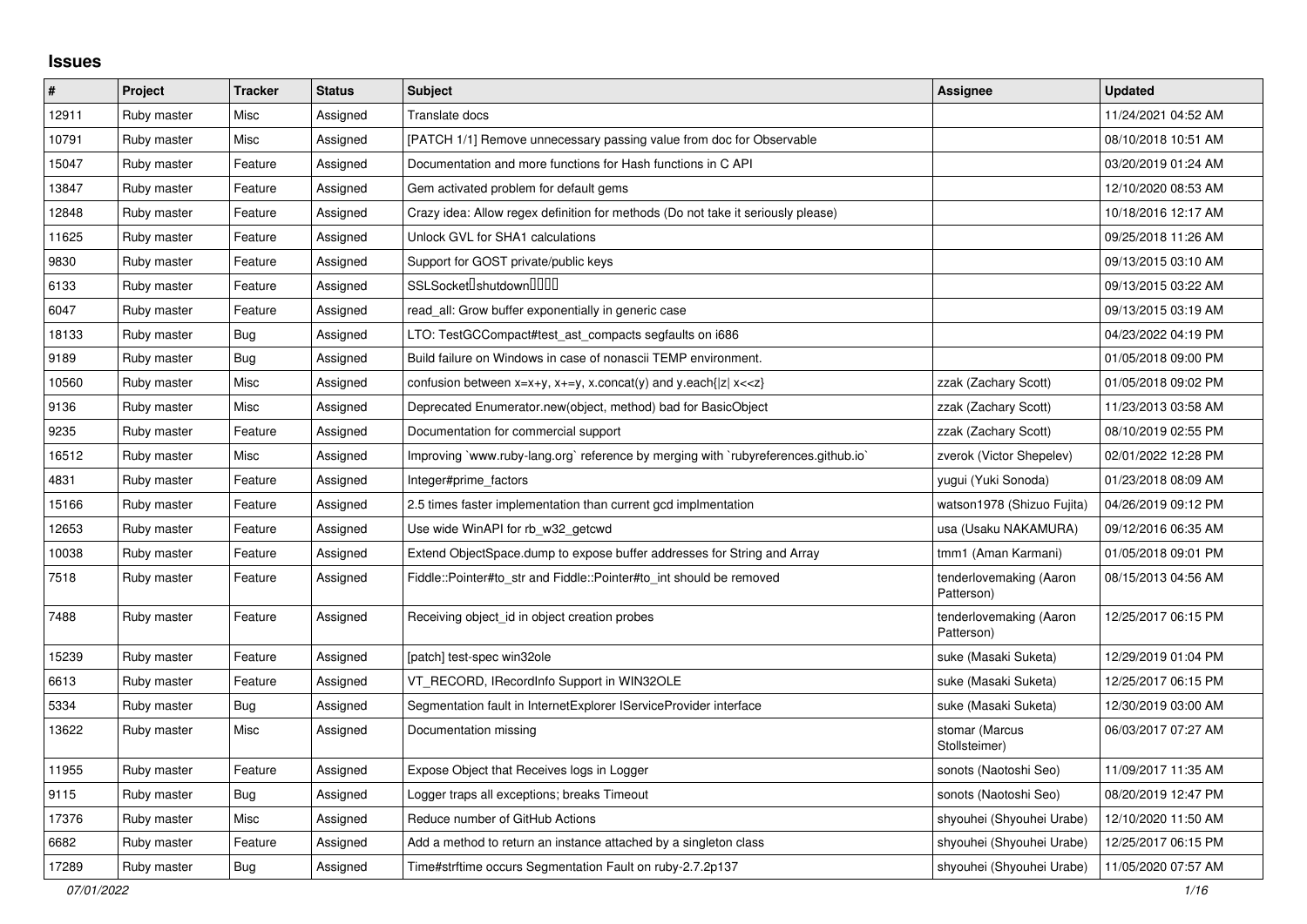| $\sharp$ | Project     | <b>Tracker</b> | <b>Status</b> | Subject                                                                               | <b>Assignee</b>               | <b>Updated</b>      |
|----------|-------------|----------------|---------------|---------------------------------------------------------------------------------------|-------------------------------|---------------------|
| 12281    | Ruby master | Feature        | Assigned      | Allow lexically scoped use of refinements with `using {}` block syntax                | shugo (Shugo Maeda)           | 06/13/2016 07:44 AM |
| 14412    | Ruby master | Feature        | Assigned      | DRb UNIX on local machine: add support for getpeereid()                               | seki (Masatoshi Seki)         | 01/28/2018 12:51 PM |
| 5434     | Ruby master | Feature        | Assigned      | Allow per-class whitelisting of methods safe to expose through DRb                    | seki (Masatoshi Seki)         | 12/25/2017 06:15 PM |
| 13864    | Ruby master | <b>Bug</b>     | Assigned      | Rinda multicast test failures due to missing default route                            | seki (Masatoshi Seki)         | 08/17/2021 07:16 AM |
| 12354    | Ruby master | Feature        | Assigned      | PKey::EC Can't output public key pem when private key exists                          | rhenium (Kazuki<br>Yamaguchi) | 07/24/2019 10:57 PM |
| 8126     | Ruby master | Feature        | Assigned      | OpenSSL::SSL::SSLSocket does not define #recv and #send messages                      | rhenium (Kazuki<br>Yamaguchi) | 08/08/2019 11:05 PM |
| 12582    | Ruby master | <b>Bug</b>     | Assigned      | OpenSSL Authenticated Encryption should check for tag length                          | rhenium (Kazuki<br>Yamaguchi) | 04/28/2017 01:45 PM |
| 16805    | Ruby master | Misc           | Assigned      | Coroutine's license is unclear                                                        | ReiOdaira (Rei Odaira)        | 07/01/2021 10:09 PM |
| 18727    | Ruby master | <b>Bug</b>     | Assigned      | Make failed on x86_64-cygwin (LoadError)                                              | peterzhu2118 (Peter Zhu)      | 04/16/2022 05:15 AM |
| 14901    | Ruby master | Feature        | Assigned      | [PATCH] do not block SIGCHLD in normal Ruby Threads                                   | normalperson (Eric Wong)      | 07/19/2021 05:23 AM |
| 13721    | Ruby master | Feature        | Assigned      | [PATCH] net/imap: dedupe attr keys in Net::IMAP::FetchData                            | normalperson (Eric Wong)      | 07/27/2017 09:51 AM |
| 17662    | Ruby master | Misc           | Assigned      | The heredoc pattern used in tests does not syntax highlight correctly in many editors | nobu (Nobuyoshi Nakada)       | 06/30/2021 12:54 PM |
| 16747    | Ruby master | Misc           | Assigned      | Repository reorganization request                                                     | nobu (Nobuyoshi Nakada)       | 05/22/2020 01:30 PM |
| 16025    | Ruby master | Misc           | Assigned      | 'st_check_for_sizeof_st_index_t' declared as array with a negative size (emscripten)  | nobu (Nobuyoshi Nakada)       | 07/30/2019 11:20 AM |
| 15806    | Ruby master | Misc           | Assigned      | Explicitly initialise encodings on init to remove branches on encoding lookup         | nobu (Nobuyoshi Nakada)       | 08/29/2019 04:29 AM |
| 13577    | Ruby master | Feature        | Assigned      | Digest file accidentally receives File object but uses file path                      | nobu (Nobuyoshi Nakada)       | 05/20/2017 06:50 PM |
| 13516    | Ruby master | Feature        | Assigned      | Improve the text of the circular require warning                                      | nobu (Nobuyoshi Nakada)       | 08/31/2017 05:49 AM |
| 8959     | Ruby master | Feature        | Assigned      | Allow top level prepend                                                               | nobu (Nobuyoshi Nakada)       | 10/16/2013 03:22 AM |
| 8460     | Ruby master | Feature        | Assigned      | PATCH: optparse: add keep_unknown option                                              | nobu (Nobuyoshi Nakada)       | 05/27/2021 10:07 PM |
| 7532     | Ruby master | Feature        | Assigned      | Hardcoded compiler location                                                           | nobu (Nobuyoshi Nakada)       | 12/25/2017 06:15 PM |
| 7394     | Ruby master | Feature        | Assigned      | Enumerable#find ifnone parameter could be non-callable                                | nobu (Nobuyoshi Nakada)       | 02/10/2021 09:32 AM |
| 6769     | Ruby master | Feature        | Assigned      | rbinstall.rb: install both src and batch files separetely                             | nobu (Nobuyoshi Nakada)       | 10/30/2015 12:38 PM |
| 6012     | Ruby master | Feature        | Assigned      | Proc#source_location also return the column                                           | nobu (Nobuyoshi Nakada)       | 02/12/2019 07:49 AM |
| 4924     | Ruby master | Feature        | Assigned      | mkmf have_header fails with C++ headers                                               | nobu (Nobuyoshi Nakada)       | 12/25/2017 06:15 PM |
| 2324     | Ruby master | Feature        | Assigned      | Dir instance methods for relative path                                                | nobu (Nobuyoshi Nakada)       | 12/25/2017 05:58 PM |
| 17578    | Ruby master | Bug            | Assigned      | mkmf experimental C++ Support                                                         | nobu (Nobuyoshi Nakada)       | 01/27/2021 03:51 AM |
| 16836    | Ruby master | <b>Bug</b>     | Assigned      | configure-time LDFLAGS leak into ruby pkg-config file                                 | nobu (Nobuyoshi Nakada)       | 08/14/2021 09:10 AM |
| 16497    | Ruby master | <b>Bug</b>     | Assigned      | StringIO#internal encoding is broken (more severely in 2.7)                           | nobu (Nobuyoshi Nakada)       | 10/26/2021 04:31 PM |
| 14543    | Ruby master | <b>Bug</b>     | Assigned      | 'make commit' show error of 'common-srcs'                                             | nobu (Nobuyoshi Nakada)       | 06/02/2018 04:17 AM |
| 13298    | Ruby master | <b>Bug</b>     | Assigned      | mingw SEGV TestEnumerable#test callcc                                                 | nobu (Nobuyoshi Nakada)       | 06/04/2021 03:41 AM |
| 13269    | Ruby master | <b>Bug</b>     | Assigned      | test/readline/test_readline.rb and mingw                                              | nobu (Nobuyoshi Nakada)       | 03/13/2017 08:56 AM |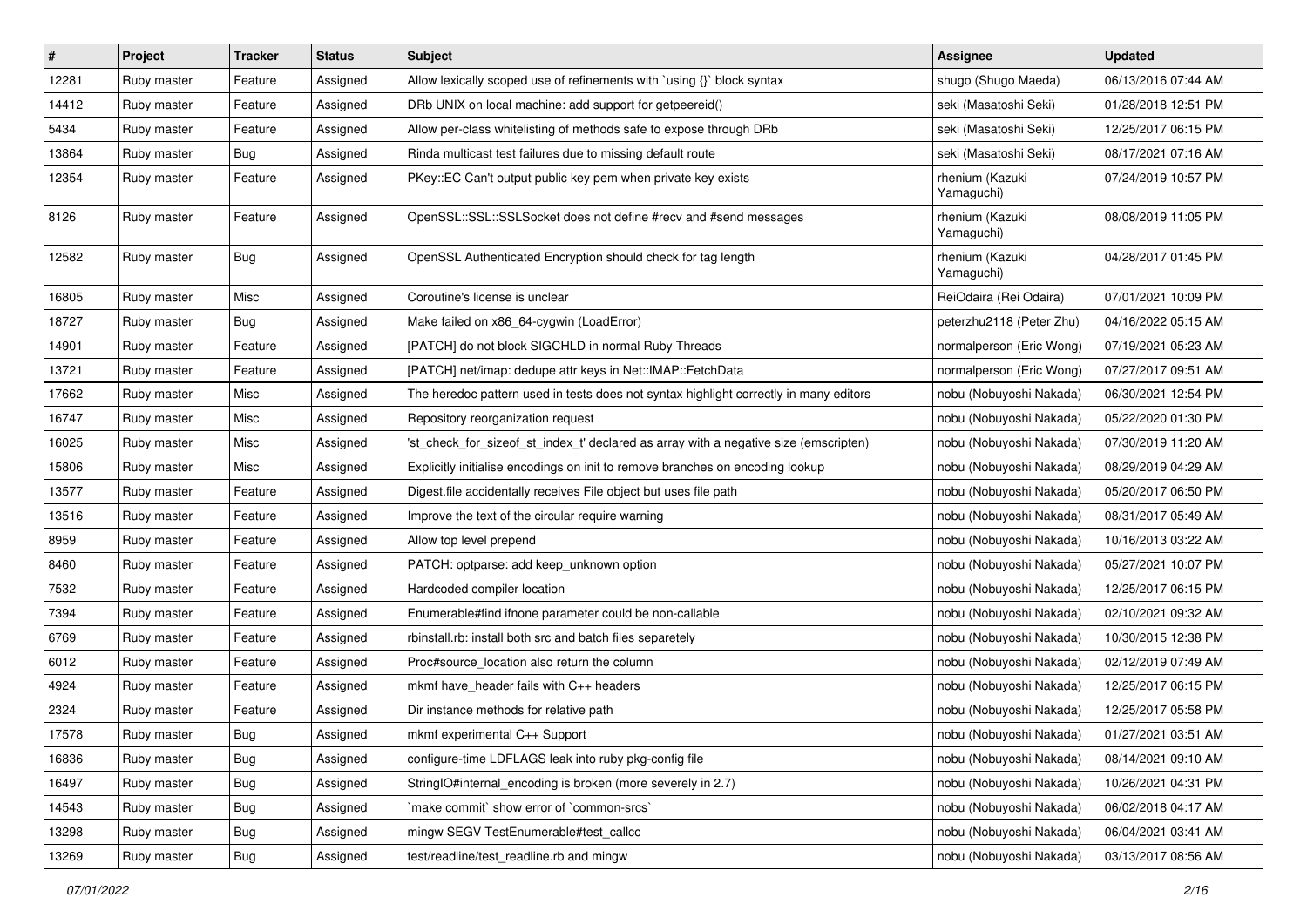| #     | Project     | <b>Tracker</b> | <b>Status</b> | Subject                                                                           | <b>Assignee</b>           | <b>Updated</b>      |
|-------|-------------|----------------|---------------|-----------------------------------------------------------------------------------|---------------------------|---------------------|
| 12725 | Ruby master | <b>Bug</b>     | Assigned      | Trying to use ./miniruby before it exists                                         | nobu (Nobuyoshi Nakada)   | 04/28/2017 01:45 PM |
| 12473 | Ruby master | <b>Bug</b>     | Assigned      | Test failure on fedora with TestTimeExtension#test_huge_precision                 | nobu (Nobuyoshi Nakada)   | 04/28/2017 01:45 PM |
| 12436 | Ruby master | <b>Bug</b>     | Assigned      | newline argument of File.open seems not respected on Windows                      | nobu (Nobuyoshi Nakada)   | 10/25/2021 09:07 AM |
| 9955  | Ruby master | Bug            | Assigned      | issue building dll on mingw, library not found                                    | nobu (Nobuyoshi Nakada)   | 01/05/2018 09:00 PM |
| 9010  | Ruby master | Bug            | Assigned      | /configure --prefix= cannot handle directories with spaces                        | nobu (Nobuyoshi Nakada)   | 04/26/2021 10:38 PM |
| 8299  | Ruby master | Bug            | Assigned      | Minor error in float parsing                                                      | nobu (Nobuyoshi Nakada)   | 12/30/2019 03:00 AM |
| 7964  | Ruby master | Bug            | Assigned      | Writing an ASCII-8BIT String to a StringIO created from a UTF-8 String            | nobu (Nobuyoshi Nakada)   | 01/05/2018 09:00 PM |
| 6360  | Ruby master | <b>Bug</b>     | Assigned      | Debug information build even without requesting it                                | nobu (Nobuyoshi Nakada)   | 01/05/2018 09:00 PM |
| 5317  | Ruby master | <b>Bug</b>     | Assigned      |                                                                                   | nobu (Nobuyoshi Nakada)   | 01/05/2018 09:00 PM |
| 18371 | Ruby master | Misc           | Assigned      | Release branches (release information in general)                                 | naruse (Yui NARUSE)       | 03/23/2022 10:32 PM |
| 17638 | Ruby master | Feature        | Assigned      | Support backtracing with the libbacktrace library                                 | naruse (Yui NARUSE)       | 03/05/2021 03:40 PM |
| 17111 | Ruby master | Feature        | Assigned      | Improve performance of Net::HTTPHeader#set_form by 40%                            | naruse (Yui NARUSE)       | 08/10/2020 05:36 AM |
| 13221 | Ruby master | Feature        | Assigned      | [PATCH] gems/bundled_gems: add "curses" RubyGem                                   | naruse (Yui NARUSE)       | 09/25/2017 06:32 PM |
| 9020  | Ruby master | Feature        | Assigned      | Net::HTTPResponse predicate/query methods                                         | naruse (Yui NARUSE)       | 12/25/2017 06:15 PM |
| 6265  | Ruby master | Feature        | Assigned      | Remove 'useless' 'concatenation' syntax                                           | naruse (Yui NARUSE)       | 08/10/2016 02:36 AM |
| 5764  | Ruby master | Feature        | Assigned      | Net::HTTP should assume HTTP/0.9 on unexpected responses                          | naruse (Yui NARUSE)       | 07/15/2019 05:06 PM |
| 5461  | Ruby master | Feature        | Assigned      | Add pipelining to Net::HTTP                                                       | naruse (Yui NARUSE)       | 12/25/2017 06:15 PM |
| 11526 | Ruby master | Bug            | Assigned      | Streaming HTTP requests are not idempotent and should not be retried              | naruse (Yui NARUSE)       | 07/01/2019 09:16 PM |
| 5654  | Ruby master | Feature        | Assigned      | Introduce global lock to avoid concurrent require                                 | nahi (Hiroshi Nakamura)   | 12/25/2017 06:15 PM |
| 17339 | Ruby master | Feature        | Assigned      | Semantic grouping with BigDecimal#to_s                                            | mrkn (Kenta Murata)       | 12/20/2021 12:39 PM |
| 16350 | Ruby master | Feature        | Assigned      | ArithmeticSequence#member? can result in infinite loop                            | mrkn (Kenta Murata)       | 05/29/2020 10:26 PM |
| 14476 | Ruby master | Feature        | Assigned      | Adding same_all? for checking whether all items in an Array are same              | mrkn (Kenta Murata)       | 08/28/2020 01:10 PM |
| 10782 | Ruby master | Feature        | Assigned      | Patch: Add constants for BigDecimal for ZERO, ONE, TEN                            | mrkn (Kenta Murata)       | 05/21/2015 08:13 AM |
| 8295  | Ruby master | Feature        | Assigned      | Float I Rational 0000000000000 BigDecimal 0000000                                 | mrkn (Kenta Murata)       | 12/25/2017 06:15 PM |
| 7321  | Ruby master | Feature        | Assigned      | Newton.#nsolve 00 2 00000000000                                                   | mrkn (Kenta Murata)       | 12/25/2017 06:15 PM |
| 6973  | Ruby master | Feature        | Assigned      | Add an #integral? method to Numeric to test for whole-number values               | mrkn (Kenta Murata)       | 12/25/2017 06:15 PM |
| 6857  | Ruby master | Feature        | Assigned      | bigdecimal/math BigMath.E/BigMath.exp R. P. Feynman inspired optimization         | mrkn (Kenta Murata)       | 12/25/2017 06:15 PM |
| 5310  | Ruby master | Feature        | Assigned      | Integral objects                                                                  | mrkn (Kenta Murata)       | 12/25/2017 06:15 PM |
| 5133  | Ruby master | Feature        | Assigned      | Array#unzip as an alias of Array#transpose                                        | mrkn (Kenta Murata)       | 12/25/2017 06:15 PM |
| 18677 | Ruby master | <b>Bug</b>     | Assigned      | BigDecimal#power (**) returns FloatDomainError when passing an infinite parameter | mrkn (Kenta Murata)       | 04/20/2022 02:04 AM |
| 5179  | Ruby master | <b>Bug</b>     | Assigned      | Complex#rationalize and to_r with approximate zeros                               | mrkn (Kenta Murata)       | 01/17/2020 03:00 AM |
| 16630 | Ruby master | Misc           | Assigned      | Deprecate pub/ruby/*snapshot* and use pub/ruby/snapshot/* instead                 | matz (Yukihiro Matsumoto) | 02/27/2020 09:52 AM |
| 17291 | Ruby master | Feature        | Assigned      | Optimize __send__ call                                                            | matz (Yukihiro Matsumoto) | 01/12/2021 05:47 AM |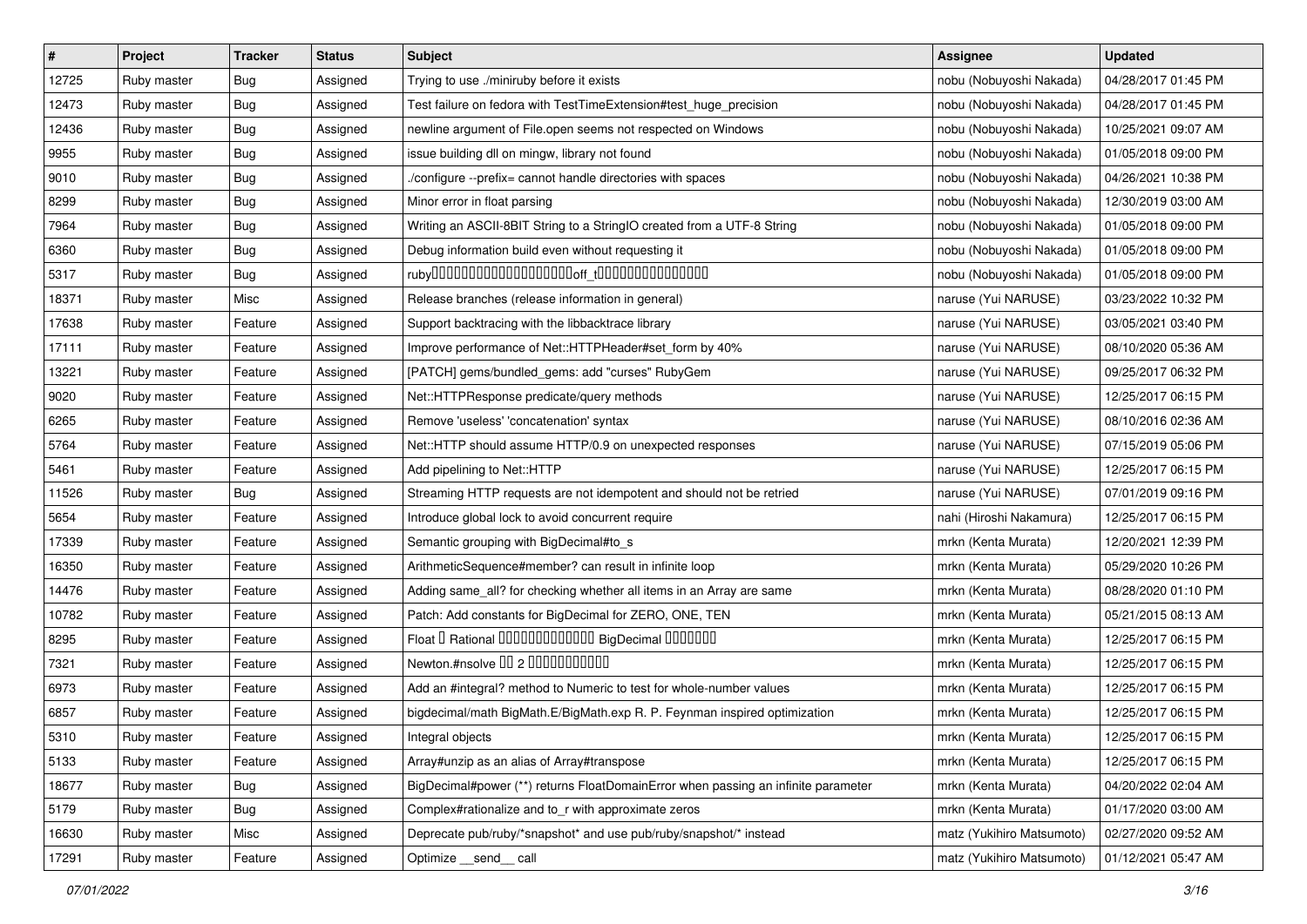| $\vert$ # | Project     | <b>Tracker</b> | <b>Status</b> | <b>Subject</b>                                                                                                          | Assignee                  | <b>Updated</b>      |
|-----------|-------------|----------------|---------------|-------------------------------------------------------------------------------------------------------------------------|---------------------------|---------------------|
| 16461     | Ruby master | Feature        | Assigned      | Proc#using                                                                                                              | matz (Yukihiro Matsumoto) | 12/10/2020 09:10 AM |
| 14397     | Ruby master | Feature        | Assigned      | public, protected and private should return their arguments instead of self                                             | matz (Yukihiro Matsumoto) | 12/10/2018 07:08 AM |
| 13129     | Ruby master | Feature        | Assigned      | Refinements cannot refine method missing and respond to missing?                                                        | matz (Yukihiro Matsumoto) | 07/03/2021 10:45 PM |
| 12813     | Ruby master | Feature        | Assigned      | Calling chunk_while, slice_after, slice_before, slice_when with no block                                                | matz (Yukihiro Matsumoto) | 12/06/2016 12:58 PM |
| 12543     | Ruby master | Feature        | Assigned      | explicit tail call syntax: foo() then return                                                                            | matz (Yukihiro Matsumoto) | 04/18/2021 03:02 PM |
| 11816     | Ruby master | Feature        | Assigned      | Partial safe navigation operator                                                                                        | matz (Yukihiro Matsumoto) | 04/14/2020 08:02 AM |
| 11028     | Ruby master | Feature        | Assigned      | standalone running single file ( zipped archives of ruby code) running **without installation**<br>using "gem install " | matz (Yukihiro Matsumoto) | 04/04/2015 01:44 AM |
| 10481     | Ruby master | Feature        | Assigned      | Add "if" and "unless" clauses to rescue statements                                                                      | matz (Yukihiro Matsumoto) | 01/18/2015 02:46 PM |
| 9816      | Ruby master | Feature        | Assigned      | 00000000000000000000                                                                                                    | matz (Yukihiro Matsumoto) | 10/28/2014 08:29 AM |
| 9768      | Ruby master | Feature        | Assigned      | Method that is visible only within a certain module/class                                                               | matz (Yukihiro Matsumoto) | 04/25/2014 06:43 AM |
| 9023      | Ruby master | Feature        | Assigned      | Array#tail                                                                                                              | matz (Yukihiro Matsumoto) | 12/23/2021 11:40 PM |
| 8948      | Ruby master | Feature        | Assigned      | Frozen regex                                                                                                            | matz (Yukihiro Matsumoto) | 12/20/2020 07:15 PM |
| 8850      | Ruby master | Feature        | Assigned      | Convert Rational to decimal string                                                                                      | matz (Yukihiro Matsumoto) | 12/25/2017 06:15 PM |
| 8839      | Ruby master | Feature        | Assigned      | Class and module should return the class or module that was opened                                                      | matz (Yukihiro Matsumoto) | 12/28/2015 08:36 AM |
| 8678      | Ruby master | Feature        | Assigned      | Allow invalid string to work with regexp                                                                                | matz (Yukihiro Matsumoto) | 01/05/2018 09:00 PM |
| 8536      | Ruby master | Feature        | Assigned      | Implement is_numeric? family of methods                                                                                 | matz (Yukihiro Matsumoto) | 12/25/2017 06:15 PM |
| 8271      | Ruby master | Feature        | Assigned      | Proposal for moving to a more visible, formal process for feature requests                                              | matz (Yukihiro Matsumoto) | 12/23/2021 11:40 PM |
| 8164      | Ruby master | Feature        | Assigned      | Public/Private                                                                                                          | matz (Yukihiro Matsumoto) | 12/10/2020 08:50 AM |
| 8042      | Ruby master | Feature        | Assigned      | Add Addrinfo#socket to create a socket that is not connected or bound                                                   | matz (Yukihiro Matsumoto) | 12/25/2017 06:15 PM |
| 8016      | Ruby master | Feature        | Assigned      | Alias FILE and LINE as methods                                                                                          | matz (Yukihiro Matsumoto) | 12/25/2017 06:15 PM |
| 7739      | Ruby master | Feature        | Assigned      | Define Hash#  as Hash#reverse_merge in Rails                                                                            | matz (Yukihiro Matsumoto) | 12/25/2017 06:15 PM |
| 7644      | Ruby master | Feature        | Assigned      | In refinements, change "using" keyword to a less generic word.                                                          | matz (Yukihiro Matsumoto) | 12/10/2020 08:49 AM |
| 7580      | Ruby master | Feature        | Assigned      | Range translation                                                                                                       | matz (Yukihiro Matsumoto) | 06/11/2018 09:51 AM |
| 7503      | Ruby master | Feature        | Assigned      | make timeout.rb async-interrupt safe by default                                                                         | matz (Yukihiro Matsumoto) | 12/25/2017 06:15 PM |
| 7436      | Ruby master | Feature        | Assigned      | Allow for a "granularity" flag for backtrace_locations                                                                  | matz (Yukihiro Matsumoto) | 12/25/2017 06:15 PM |
| 7349      | Ruby master | Feature        | Assigned      | Struct#inspect needs more meaningful output                                                                             | matz (Yukihiro Matsumoto) | 12/25/2017 06:15 PM |
| 7314      | Ruby master | Feature        | Assigned      | Convert Proc to Lambda doesn't work in MRI                                                                              | matz (Yukihiro Matsumoto) | 05/21/2016 09:15 AM |
| 7132      | Ruby master | Feature        | Assigned      | Alternation between named / ordered method arguments and aliases for method arguments.                                  | matz (Yukihiro Matsumoto) | 12/25/2017 06:15 PM |
| 7121      | Ruby master | Feature        | Assigned      | Extending the use of `require'                                                                                          | matz (Yukihiro Matsumoto) | 12/25/2017 06:15 PM |
| 7087      | Ruby master | Feature        | Assigned      | ::ConditionVariable#wait does not work with Monitor because Monitor#sleep does not exist                                | matz (Yukihiro Matsumoto) | 12/25/2017 06:15 PM |
| 6842      | Ruby master | Feature        | Assigned      | Add Optional Arguments to String#strip                                                                                  | matz (Yukihiro Matsumoto) | 08/24/2016 05:50 AM |
| 6841      | Ruby master | Feature        | Assigned      | Shorthand for Assigning Return Value of Method to Self                                                                  | matz (Yukihiro Matsumoto) | 12/10/2020 08:53 AM |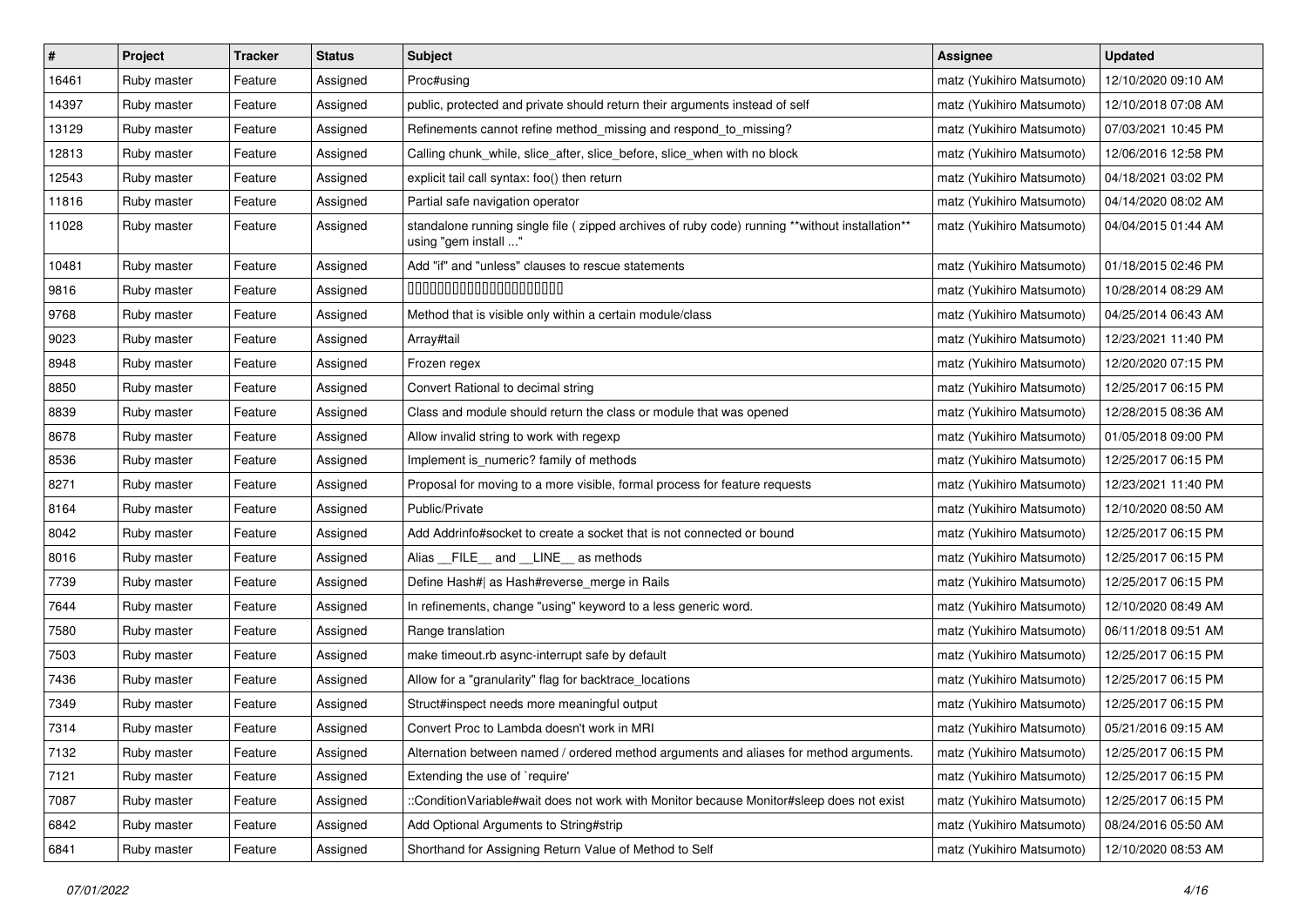| $\vert$ # | Project     | <b>Tracker</b> | <b>Status</b> | Subject                                                                                                          | Assignee                  | <b>Updated</b>      |
|-----------|-------------|----------------|---------------|------------------------------------------------------------------------------------------------------------------|---------------------------|---------------------|
| 6811      | Ruby master | Feature        | Assigned      | File, Dir and FileUtils should have bang-versions of singleton methods that fails silently                       | matz (Yukihiro Matsumoto) | 12/25/2017 06:15 PM |
| 6810      | Ruby master | Feature        | Assigned      | module A::B; end` is not equivalent to `module A; module B; end; end` with respect to<br>constant lookup (scope) | matz (Yukihiro Matsumoto) | 12/10/2020 09:22 AM |
| 6802      | Ruby master | Feature        | Assigned      | String#scan should have equivalent yielding MatchData                                                            | matz (Yukihiro Matsumoto) | 12/25/2017 06:15 PM |
| 6671      | Ruby master | Feature        | Assigned      | File.split_all and File.split_root                                                                               | matz (Yukihiro Matsumoto) | 12/25/2017 06:15 PM |
| 6648      | Ruby master | Feature        | Assigned      | Provide a standard API for retrieving all command-line flags passed to Ruby                                      | matz (Yukihiro Matsumoto) | 12/25/2017 06:15 PM |
| 6611      | Ruby master | Feature        | Assigned      | Comments requested on implementation of set_parse_func                                                           | matz (Yukihiro Matsumoto) | 12/25/2017 06:15 PM |
| 6596      | Ruby master | Feature        | Assigned      | New method `Array#indexes`                                                                                       | matz (Yukihiro Matsumoto) | 07/29/2020 01:41 AM |
| 6594      | Ruby master | Feature        | Assigned      | <b>Integrated Functor</b>                                                                                        | matz (Yukihiro Matsumoto) | 12/10/2020 08:53 AM |
| 6452      | Ruby master | Feature        | Assigned      | Allow extend to override class methods                                                                           | matz (Yukihiro Matsumoto) | 12/10/2020 08:53 AM |
| 6445      | Ruby master | Feature        | Assigned      | request for default length/position on string index                                                              | matz (Yukihiro Matsumoto) | 12/25/2017 06:15 PM |
| 6413      | Ruby master | Feature        | Assigned      | Make Dir.entries default to Dir.entries(Dir.pwd)                                                                 | matz (Yukihiro Matsumoto) | 12/25/2017 06:15 PM |
| 6376      | Ruby master | Feature        | Assigned      | Feature lookup and checking if feature is loaded                                                                 | matz (Yukihiro Matsumoto) | 12/25/2017 06:15 PM |
| 6354      | Ruby master | Feature        | Assigned      | Remove escape (break/return/redo/next support) from class/module scope                                           | matz (Yukihiro Matsumoto) | 12/25/2017 06:15 PM |
| 6337      | Ruby master | Feature        | Assigned      | FileUtils#sync                                                                                                   | matz (Yukihiro Matsumoto) | 12/25/2017 06:15 PM |
| 6317      | Ruby master | Feature        | Assigned      | Range#cover?000000Range00000000000000000000                                                                      | matz (Yukihiro Matsumoto) | 12/25/2017 06:15 PM |
| 6309      | Ruby master | Feature        | Assigned      | Add a reference queue for weak references                                                                        | matz (Yukihiro Matsumoto) | 08/23/2020 09:07 PM |
| 6308      | Ruby master | Feature        | Assigned      | Eliminate delegation from WeakRef                                                                                | matz (Yukihiro Matsumoto) | 12/23/2021 11:40 PM |
| 6293      | Ruby master | Feature        | Assigned      | new queue / blocking queues                                                                                      | matz (Yukihiro Matsumoto) | 12/25/2017 06:15 PM |
| 6277      | Ruby master | Feature        | Assigned      | Hash#convert_key                                                                                                 | matz (Yukihiro Matsumoto) | 12/25/2017 06:15 PM |
| 5970      | Ruby master | Feature        | Assigned      | Add Enumerable#join with same semantics as Array#join                                                            | matz (Yukihiro Matsumoto) | 12/25/2017 06:15 PM |
| 5945      | Ruby master | Feature        | Assigned      | Add the ability to mark a at_exit as process-local.                                                              | matz (Yukihiro Matsumoto) | 10/10/2018 08:29 AM |
| 5825      | Ruby master | Feature        | Assigned      | Sweet instance var assignment in the object initializer                                                          | matz (Yukihiro Matsumoto) | 12/10/2020 08:53 AM |
| 5781      | Ruby master | Feature        | Assigned      | Query attributes (attribute methods ending in `?` mark)                                                          | matz (Yukihiro Matsumoto) | 01/10/2020 06:34 AM |
| 5749      | Ruby master | Feature        | Assigned      | new method String#match_all needed                                                                               | matz (Yukihiro Matsumoto) | 12/25/2017 06:15 PM |
| 5741      | Ruby master | Feature        | Assigned      | Secure Erasure of Passwords                                                                                      | matz (Yukihiro Matsumoto) | 12/25/2017 06:15 PM |
| 5643      | Ruby master | Feature        | Assigned      | require/load options and binding option                                                                          | matz (Yukihiro Matsumoto) | 12/25/2017 06:15 PM |
| 5582      | Ruby master | Feature        | Assigned      | Allow clone of singleton methods on a BasicObject                                                                | matz (Yukihiro Matsumoto) | 12/25/2017 06:15 PM |
| 5558      | Ruby master | Feature        | Assigned      | String#% strange arity errors                                                                                    | matz (Yukihiro Matsumoto) | 12/25/2017 06:15 PM |
| 5456      | Ruby master | Feature        | Assigned      | kernel#syscall() should be removed.                                                                              | matz (Yukihiro Matsumoto) | 12/10/2020 08:46 AM |
| 5445      | Ruby master | Feature        | Assigned      | Need RUBYOPT - r before ARGV - r                                                                                 | matz (Yukihiro Matsumoto) | 12/25/2017 06:15 PM |
| 5389      | Ruby master | Feature        | Assigned      | New method Enumerator#iterate                                                                                    | matz (Yukihiro Matsumoto) | 12/25/2017 06:15 PM |
| 5129      | Ruby master | Feature        | Assigned      | Create a core class "FileArray" and make "ARGF" its instance                                                     | matz (Yukihiro Matsumoto) | 01/23/2018 02:02 PM |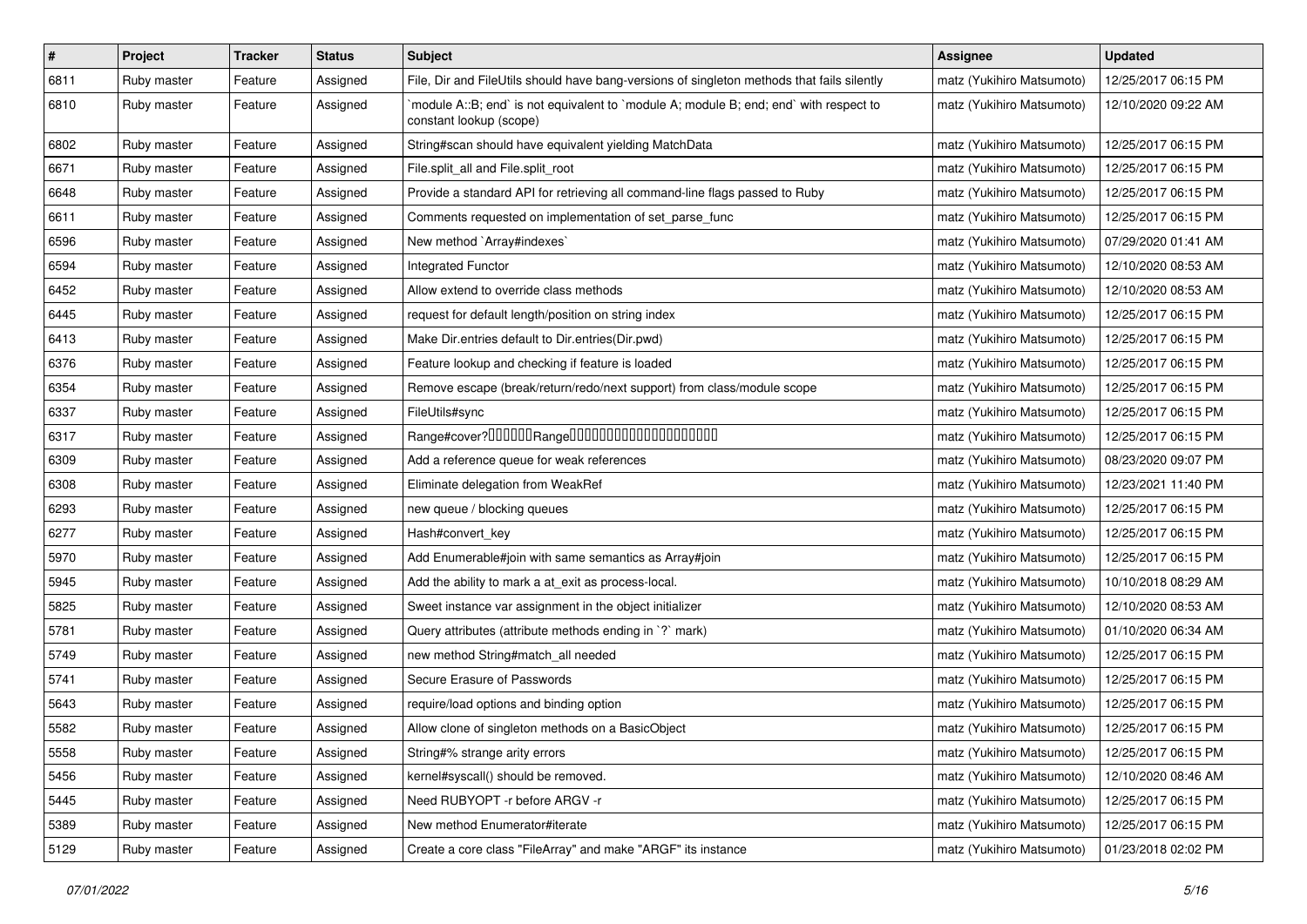| #     | Project     | <b>Tracker</b> | <b>Status</b> | Subject                                                                                          | <b>Assignee</b>                     | <b>Updated</b>      |
|-------|-------------|----------------|---------------|--------------------------------------------------------------------------------------------------|-------------------------------------|---------------------|
| 5064  | Ruby master | Feature        | Assigned      | HTTP user-agent class                                                                            | matz (Yukihiro Matsumoto)           | 12/25/2017 06:15 PM |
| 5007  | Ruby master | Feature        | Assigned      | Proc#call_under: Unifying instance_eval and instance_exec                                        | matz (Yukihiro Matsumoto)           | 04/19/2018 07:57 AM |
| 4824  | Ruby master | Feature        | Assigned      | Provide method Kernel#executed?                                                                  | matz (Yukihiro Matsumoto)           | 03/05/2018 04:57 AM |
| 4818  | Ruby master | Feature        | Assigned      | Add method marshalable?                                                                          | matz (Yukihiro Matsumoto)           | 12/25/2017 06:15 PM |
| 4592  | Ruby master | Feature        | Assigned      | Tempfile0000000                                                                                  | matz (Yukihiro Matsumoto)           | 12/25/2017 06:14 PM |
| 4539  | Ruby master | Feature        | Assigned      | Array#zip_with                                                                                   | matz (Yukihiro Matsumoto)           | 11/28/2019 08:23 AM |
| 4521  | Ruby master | Feature        | Assigned      | NoMethodError#message may take very long to execute                                              | matz (Yukihiro Matsumoto)           | 12/25/2017 06:14 PM |
| 4514  | Ruby master | Feature        | Assigned      | #deep clone and #deep dup for Objects                                                            | matz (Yukihiro Matsumoto)           | 12/25/2017 06:14 PM |
| 11704 | Ruby master | <b>Bug</b>     | Assigned      | Refinements only get "used" once in loop                                                         | matz (Yukihiro Matsumoto)           | 04/14/2016 02:45 AM |
| 12676 | Ruby master | Feature        | Assigned      | Significant performance increase, and code conciseness, for prime_division method in<br>prime.rb | marcandre (Marc-Andre<br>Lafortune) | 11/18/2016 03:46 PM |
| 4247  | Ruby master | Feature        | Assigned      | New features for Array#sample, Array#choice                                                      | mame (Yusuke Endoh)                 | 12/25/2017 06:14 PM |
| 18773 | Ruby master | Feature        | Assigned      | deconstruct to receive a range                                                                   | ktsj (Kazuki Tsujimoto)             | 06/24/2022 07:21 AM |
| 18408 | Ruby master | Feature        | Assigned      | Allow pattern match to set instance variables                                                    | ktsj (Kazuki Tsujimoto)             | 01/26/2022 07:07 PM |
| 17355 | Ruby master | Feature        | Assigned      | Using same set of names in or-patterns (pattern matching with $Foo(x)   Bar(x))$                 | ktsj (Kazuki Tsujimoto)             | 09/13/2021 09:11 AM |
| 8782  | Ruby master | <b>Bug</b>     | Assigned      | Don't set rl_getc_function on editline                                                           | kouji (Kouji Takao)                 | 01/05/2018 09:00 PM |
| 7859  | Ruby master | <b>Bug</b>     | Assigned      | Readline: Incorrect arrow key behavior in vi_editing_mode insert mode with Readline 6.2          | kouji (Kouji Takao)                 | 12/25/2017 06:15 PM |
| 18034 | Ruby master | Bug            | Assigned      | Segmentation fault fiddle with `--enable-bundled-libffi` and macOS                               | kou (Kouhei Sutou)                  | 11/30/2021 07:39 AM |
| 17478 | Ruby master | Bug            | Assigned      | Ruby3.0 is slower than Ruby2.7.2 when parsing a large CSV file                                   | kou (Kouhei Sutou)                  | 11/24/2021 05:12 AM |
| 7086  | Ruby master | Feature        | Assigned      | Condition Variable#wait has meaningless return value                                             | kosaki (Motohiro KOSAKI)            | 12/25/2017 06:15 PM |
| 4464  | Ruby master | Feature        | Assigned      | [PATCH] add Fcntl::Flock object for easier use of POSIX file locks                               | kosaki (Motohiro KOSAKI)            | 12/25/2017 06:14 PM |
| 11269 | Ruby master | <b>Bug</b>     | Assigned      | ruby_init_setproctitle() should be called before require_libraries()                             | kosaki (Motohiro KOSAKI)            | 06/17/2015 03:01 AM |
| 16124 | Ruby master | Misc           | Assigned      | Let the transient heap belong to objspace                                                        | ko1 (Koichi Sasada)                 | 11/18/2019 08:48 AM |
| 17593 | Ruby master | Feature        | Assigned      | load iseg eval should override the ISeg path                                                     | ko1 (Koichi Sasada)                 | 02/16/2021 08:27 AM |
| 17363 | Ruby master | Feature        | Assigned      | Timeouts                                                                                         | ko1 (Koichi Sasada)                 | 05/14/2022 09:06 AM |
| 16027 | Ruby master | Feature        | Assigned      | Update Ruby's dtrace / USDT API to match what is exposed via the TracePoint API                  | ko1 (Koichi Sasada)                 | 08/03/2019 02:41 AM |
| 15939 | Ruby master | Feature        | Assigned      | Dump symbols reference to their fstr in ObjectSpace.dump()                                       | ko1 (Koichi Sasada)                 | 08/08/2019 09:38 PM |
| 15878 | Ruby master | Feature        | Assigned      | Make exit faster by not running GC                                                               | ko1 (Koichi Sasada)                 | 07/29/2019 07:48 AM |
| 13821 | Ruby master | Feature        | Assigned      | Allow fibers to be resumed across threads                                                        | ko1 (Koichi Sasada)                 | 02/15/2019 10:09 AM |
| 13388 | Ruby master | Feature        | Assigned      | gc.c: Add GC.get parameters and set parameters                                                   | ko1 (Koichi Sasada)                 | 03/30/2017 10:52 AM |
| 13252 | Ruby master | Feature        | Assigned      | C API for creating strings without copying                                                       | ko1 (Koichi Sasada)                 | 04/17/2017 07:22 AM |
| 12020 | Ruby master | Feature        | Assigned      | Documenting Ruby memory model                                                                    | ko1 (Koichi Sasada)                 | 12/23/2021 11:40 PM |
| 9755  | Ruby master | Feature        | Assigned      | Thread::Backtrace::Location#defined_class                                                        | ko1 (Koichi Sasada)                 | 04/18/2014 09:22 AM |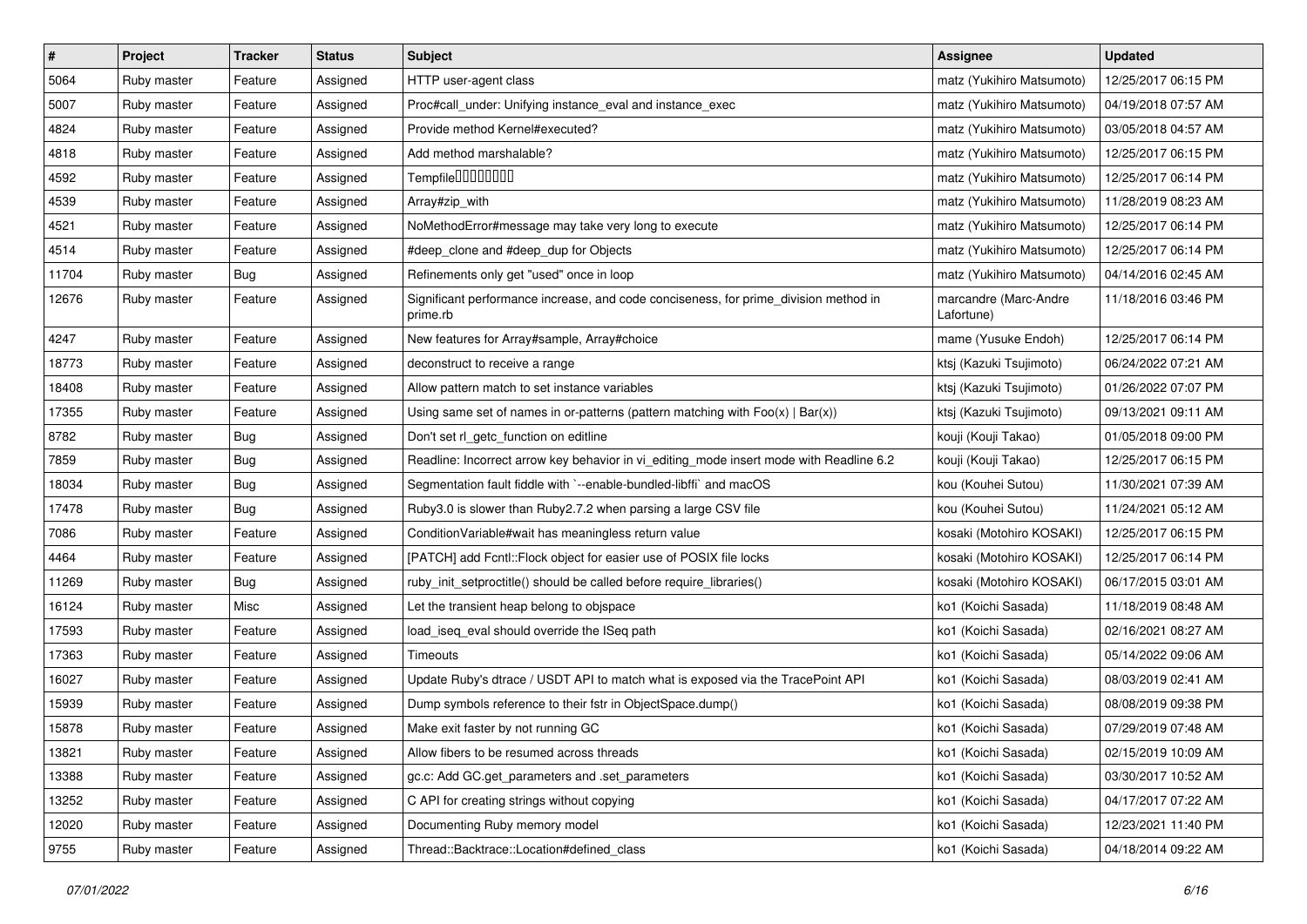| #     | Project     | <b>Tracker</b> | <b>Status</b> | Subject                                                                                                                   | <b>Assignee</b>     | <b>Updated</b>      |
|-------|-------------|----------------|---------------|---------------------------------------------------------------------------------------------------------------------------|---------------------|---------------------|
| 8960  | Ruby master | Feature        | Assigned      | Add Exception#backtrace locations                                                                                         | ko1 (Koichi Sasada) | 11/25/2016 02:15 PM |
| 8576  | Ruby master | Feature        | Assigned      | Add optimized method type for constant value methods                                                                      | ko1 (Koichi Sasada) | 12/25/2017 06:15 PM |
| 8263  | Ruby master | Feature        | Assigned      | Support discovering yield state of individual Fibers                                                                      | ko1 (Koichi Sasada) | 12/23/2021 11:40 PM |
| 6695  | Ruby master | Feature        | Assigned      | Configuration for Thread/Fiber creation                                                                                   | ko1 (Koichi Sasada) | 12/25/2017 06:15 PM |
| 6694  | Ruby master | Feature        | Assigned      | Thread.new without block.                                                                                                 | ko1 (Koichi Sasada) | 12/25/2017 06:15 PM |
| 3731  | Ruby master | Feature        | Assigned      | Easier Embedding API for Ruby                                                                                             | ko1 (Koichi Sasada) | 12/25/2017 06:14 PM |
| 2294  | Ruby master | Feature        | Assigned      | [PATCH] ruby_bind_stack() to embed Ruby in coroutine                                                                      | ko1 (Koichi Sasada) | 01/05/2018 09:00 PM |
| 18572 | Ruby master | <b>Bug</b>     | Assigned      | Performance regression when invoking refined methods                                                                      | ko1 (Koichi Sasada) | 02/10/2022 12:48 AM |
| 18464 | Ruby master | <b>Bug</b>     | Assigned      | RUBY_INTERNAL_EVENT_NEWOBJ tracepoint causes an interpreter crash when combined<br>with Ractors                           | ko1 (Koichi Sasada) | 06/08/2022 08:25 AM |
| 18024 | Ruby master | <b>Bug</b>     | Assigned      | Ractor crashes when connections are closed in multiple Ractors                                                            | ko1 (Koichi Sasada) | 12/14/2021 04:41 PM |
| 17998 | Ruby master | <b>Bug</b>     | Assigned      | ractor: process hanging (with ractors initialized, but not being used)                                                    | ko1 (Koichi Sasada) | 12/02/2021 08:17 PM |
| 17826 | Ruby master | <b>Bug</b>     | Assigned      | Ractor#take hangs if used in multiple Threads                                                                             | ko1 (Koichi Sasada) | 12/15/2021 01:30 PM |
| 17679 | Ruby master | <b>Bug</b>     | Assigned      | Ractor incoming channel can consume unlimited resources                                                                   | ko1 (Koichi Sasada) | 06/30/2022 10:49 AM |
| 17678 | Ruby master | <b>Bug</b>     | Assigned      | Ractors do not restart after fork                                                                                         | ko1 (Koichi Sasada) | 03/09/2021 12:42 AM |
| 17677 | Ruby master | <b>Bug</b>     | Assigned      | Ractor crashes fork when blocking                                                                                         | ko1 (Koichi Sasada) | 03/09/2021 12:42 AM |
| 17676 | Ruby master | <b>Bug</b>     | Assigned      | Accessing ENV from Ractor raises IsolationError                                                                           | ko1 (Koichi Sasada) | 03/09/2021 02:37 AM |
| 17516 | Ruby master | <b>Bug</b>     | Assigned      | forking in a ractor causes Ruby to crash                                                                                  | ko1 (Koichi Sasada) | 11/30/2021 05:26 AM |
| 17196 | Ruby master | <b>Bug</b>     | Assigned      | Segmentation Fault with Socket#close in Ractors                                                                           | ko1 (Koichi Sasada) | 03/20/2022 01:52 PM |
| 16819 | Ruby master | <b>Bug</b>     | Assigned      | Line reporting off by one when reporting line of a hash?                                                                  | ko1 (Koichi Sasada) | 06/16/2020 05:57 PM |
| 16776 | Ruby master | <b>Bug</b>     | Assigned      | Regression in coverage library                                                                                            | ko1 (Koichi Sasada) | 11/24/2021 07:26 AM |
| 15499 | Ruby master | Bug            | Assigned      | Breaking behavior on ruby 2.6: rb_thread_call_without_gvl doesn't invoke unblock_function<br>when used on the main thread | ko1 (Koichi Sasada) | 01/05/2021 02:24 AM |
| 14727 | Ruby master | <b>Bug</b>     | Assigned      | TestQueue#test_queue_with_trap always timeout on Windows10                                                                | ko1 (Koichi Sasada) | 05/01/2018 02:59 AM |
| 14607 | Ruby master | <b>Bug</b>     | Assigned      | Fix use of the rb_profile_frames start parameter                                                                          | ko1 (Koichi Sasada) | 06/09/2022 06:12 AM |
| 14090 | Ruby master | <b>Bug</b>     | Assigned      | TestGc#test_interrupt_in_finalizer` fails very rarely                                                                     | ko1 (Koichi Sasada) | 12/02/2021 07:24 PM |
| 7976  | Ruby master | <b>Bug</b>     | Assigned      | TracePoint call is at call point, not call site                                                                           | ko1 (Koichi Sasada) | 01/05/2018 09:00 PM |
| 4040  | Ruby master | <b>Bug</b>     | Assigned      | SystemStackError with Hash[*a] for Large _a_                                                                              | ko1 (Koichi Sasada) | 12/25/2017 06:14 PM |
| 15281 | Ruby master | Feature        | Assigned      | Speed up Set#intersect with size check.                                                                                   | knu (Akinori MUSHA) | 08/11/2020 02:43 AM |
| 13610 | Ruby master | Feature        | Assigned      | IPAddr doesn't provide helpful methods to get the subnet or IP address                                                    | knu (Akinori MUSHA) | 10/20/2017 01:13 AM |
| 11527 | Ruby master | Feature        | Assigned      | IPAddr#mask_addr isn't a method                                                                                           | knu (Akinori MUSHA) | 11/07/2018 04:12 PM |
| 8047  | Ruby master | Feature        | Assigned      | IPAddr makes host address with netmask                                                                                    | knu (Akinori MUSHA) | 01/05/2018 09:00 PM |
| 3953  | Ruby master | Feature        | Assigned      | TCPSocket / UDPSocket do not accept IPAddr objects.                                                                       | knu (Akinori MUSHA) | 12/25/2017 06:14 PM |
| 11531 | Ruby master | <b>Bug</b>     | Assigned      | IPAddr#== implements wrong logic                                                                                          | knu (Akinori MUSHA) | 12/29/2019 12:50 PM |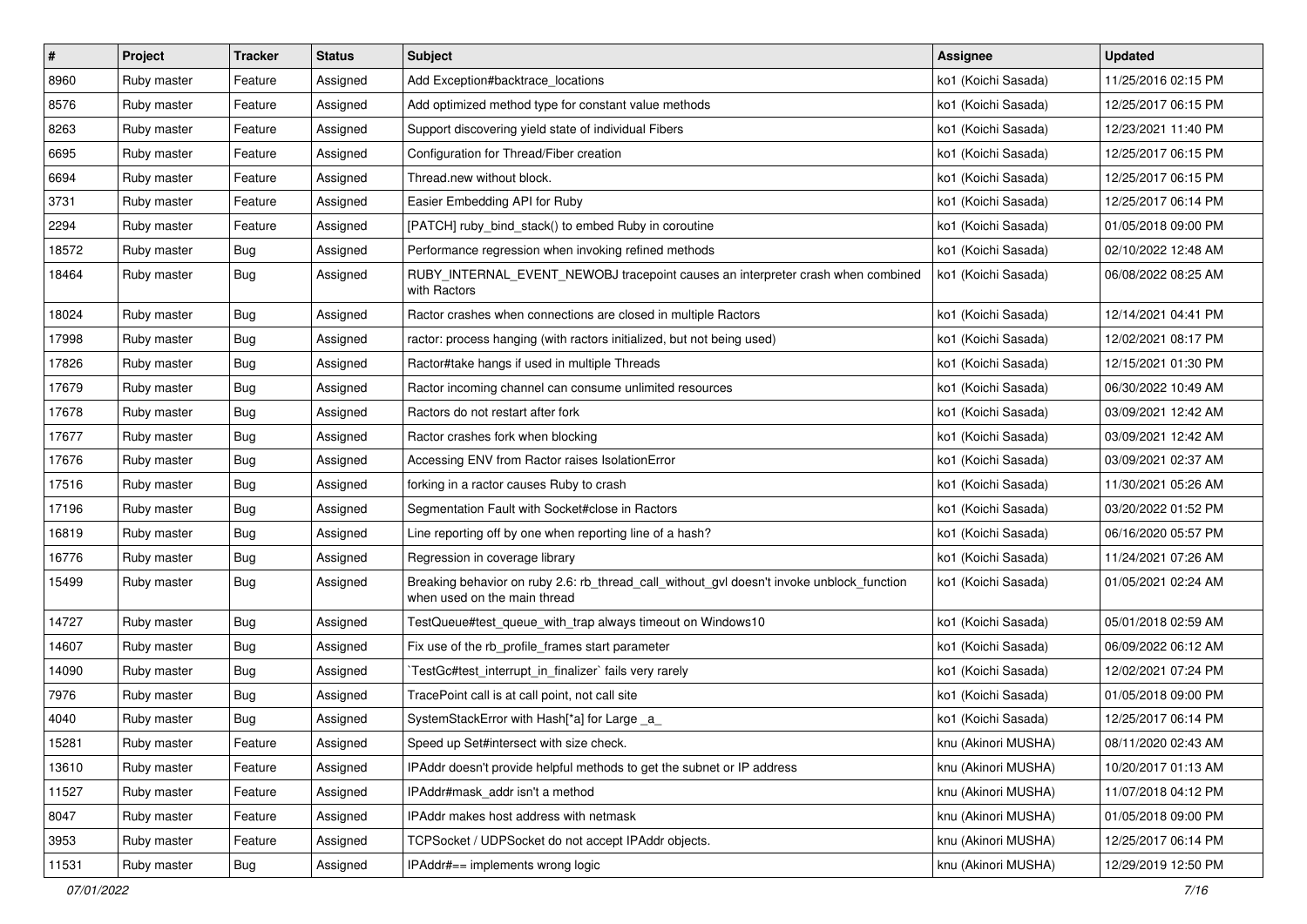| $\pmb{\#}$ | Project     | <b>Tracker</b> | <b>Status</b> | Subject                                                                                                                                                             | <b>Assignee</b>                   | <b>Updated</b>      |
|------------|-------------|----------------|---------------|---------------------------------------------------------------------------------------------------------------------------------------------------------------------|-----------------------------------|---------------------|
| 18808      | Ruby master | <b>Bug</b>     | Assigned      | Cannot compile ruby 3.1.2 on powerpc64le-linux without disabling the jit features                                                                                   | k0kubun (Takashi Kokubun)         | 06/20/2022 10:40 AM |
| 18142      | Ruby master | Bug            | Assigned      | Segmentation fault with Ruby 3.0.2                                                                                                                                  | k0kubun (Takashi Kokubun)         | 09/02/2021 07:43 AM |
| 16694      | Ruby master | <b>Bug</b>     | Assigned      | JIT vs hardened GCC with PCH                                                                                                                                        | k0kubun (Takashi Kokubun)         | 02/02/2021 07:38 AM |
| 17720      | Ruby master | Misc           | Assigned      | Cirrus CI to check non-x86_64 architecture cases by own machines                                                                                                    | jaruga (Jun Aruga)                | 09/26/2021 10:24 AM |
| 17664      | Ruby master | Bug            | Assigned      | Behavior of sockets changed in Ruby 3.0 to non-blocking                                                                                                             | ioquatix (Samuel Williams)        | 07/12/2021 10:28 AM |
| 595        | Ruby master | <b>Bug</b>     | Assigned      | Fiber ignores ensure clause                                                                                                                                         | ioquatix (Samuel Williams)        | 12/29/2019 10:37 AM |
| 15487      | Ruby master | Misc           | Assigned      | Clarify default gems maintanance policy                                                                                                                             | hsbt (Hiroshi SHIBATA)            | 12/30/2018 08:42 PM |
| 18571      | Ruby master | Feature        | Assigned      | Removed the bundled sources from release package after Ruby 3.2                                                                                                     | hsbt (Hiroshi SHIBATA)            | 03/28/2022 06:23 AM |
| 16963      | Ruby master | Feature        | Assigned      | Remove English.rb from Ruby 2.8/3.0                                                                                                                                 | hsbt (Hiroshi SHIBATA)            | 06/19/2020 09:48 AM |
| 16012      | Ruby master | Feature        | Assigned      | Add a (small) test-install suite?                                                                                                                                   | hsbt (Hiroshi SHIBATA)            | 07/30/2019 08:13 AM |
| 14737      | Ruby master | Feature        | Assigned      | Split default gems into separate directory structure                                                                                                                | hsbt (Hiroshi SHIBATA)            | 09/02/2020 06:00 PM |
| 13534      | Ruby master | Feature        | Assigned      | Checking installation results of default gems                                                                                                                       | hsbt (Hiroshi SHIBATA)            | 07/26/2018 02:16 AM |
| 13508      | Ruby master | Feature        | Assigned      | How remove/refactor code related mathn library.                                                                                                                     | hsbt (Hiroshi SHIBATA)            | 12/25/2017 06:15 PM |
| 12639      | Ruby master | Feature        | Assigned      | Speed up require in RubyGems by 5x                                                                                                                                  | hsbt (Hiroshi SHIBATA)            | 07/26/2018 02:12 AM |
| 6590       | Ruby master | Feature        | Assigned      | Dealing with bigdecimal, etc gems in JRuby                                                                                                                          | hsbt (Hiroshi SHIBATA)            | 05/15/2019 08:33 PM |
| 5617       | Ruby master | Feature        | Assigned      | Allow install RubyGems into dediceted directory                                                                                                                     | hsbt (Hiroshi SHIBATA)            | 05/16/2018 09:15 AM |
| 18790      | Ruby master | <b>Bug</b>     | Assigned      | cannot load such file -- digest (LoadError)                                                                                                                         | hsbt (Hiroshi SHIBATA)            | 06/06/2022 12:41 AM |
| 18381      | Ruby master | Bug            | Assigned      | Default vs Bundled gems                                                                                                                                             | hsbt (Hiroshi SHIBATA)            | 12/15/2021 11:09 AM |
| 18355      | Ruby master | <b>Bug</b>     | Assigned      | require("pathname") within rack application chnages behaviors of Pathname methods, such as<br>absolute?(), when there are two versions of 'pathname' gem installed. | hsbt (Hiroshi SHIBATA)            | 11/30/2021 08:01 AM |
| 18169      | Ruby master | <b>Bug</b>     | Assigned      | Local copies of gemified libraries are being released out of sync with their gems                                                                                   | hsbt (Hiroshi SHIBATA)            | 02/25/2022 05:40 PM |
| 16951      | Ruby master | Bug            | Assigned      | Consistently referer dependencies                                                                                                                                   | hsbt (Hiroshi SHIBATA)            | 06/17/2021 06:15 AM |
| 15550      | Ruby master | Bug            | Assigned      | Windows - gem bin files - can't run from bash shell                                                                                                                 | hsbt (Hiroshi SHIBATA)            | 03/20/2019 01:05 AM |
| 14679      | Ruby master | <b>Bug</b>     | Assigned      | StdLib gems should properly specify their dependencies                                                                                                              | hsbt (Hiroshi SHIBATA)            | 04/11/2018 01:14 PM |
| 10919      | Ruby master | <b>Bug</b>     | Assigned      | [gem install] installs multipe platforms                                                                                                                            | hsbt (Hiroshi SHIBATA)            | 07/30/2019 07:44 AM |
| 9366       | Ruby master | Bug            | Assigned      | "make-j32 check TESTS=-j32" occasionally fails on rubygems/specification                                                                                            | hsbt (Hiroshi SHIBATA)            | 07/26/2018 02:13 AM |
| 15628      | Ruby master | Feature        | Assigned      | init inetsock internal should fallback to IPv4 if IPv6 is unreachable                                                                                               | Glass_saga (Masaki<br>Matsushita) | 09/25/2020 05:42 AM |
| 7148       | Ruby master | Feature        | Assigned      | Improved Tempfile w/o DelegateClass                                                                                                                                 | Glass_saga (Masaki<br>Matsushita) | 03/27/2019 09:51 AM |
| 2631       | Ruby master | Feature        | Assigned      | Allow IO#reopen to take a block                                                                                                                                     | Glass_saga (Masaki<br>Matsushita) | 05/24/2018 01:22 PM |
| 18337      | Ruby master | <b>Bug</b>     | Assigned      | Ruby allows zero-width characters in identifiers                                                                                                                    | duerst (Martin Dürst)             | 11/24/2021 09:13 AM |
| 16842      | Ruby master | <b>Bug</b>     | Assigned      | 'inspect' prints the UTF-8 character U+0085 (NEXT LINE) verbatim even though it is not<br>printable                                                                 | duerst (Martin Dürst)             | 02/26/2021 05:43 AM |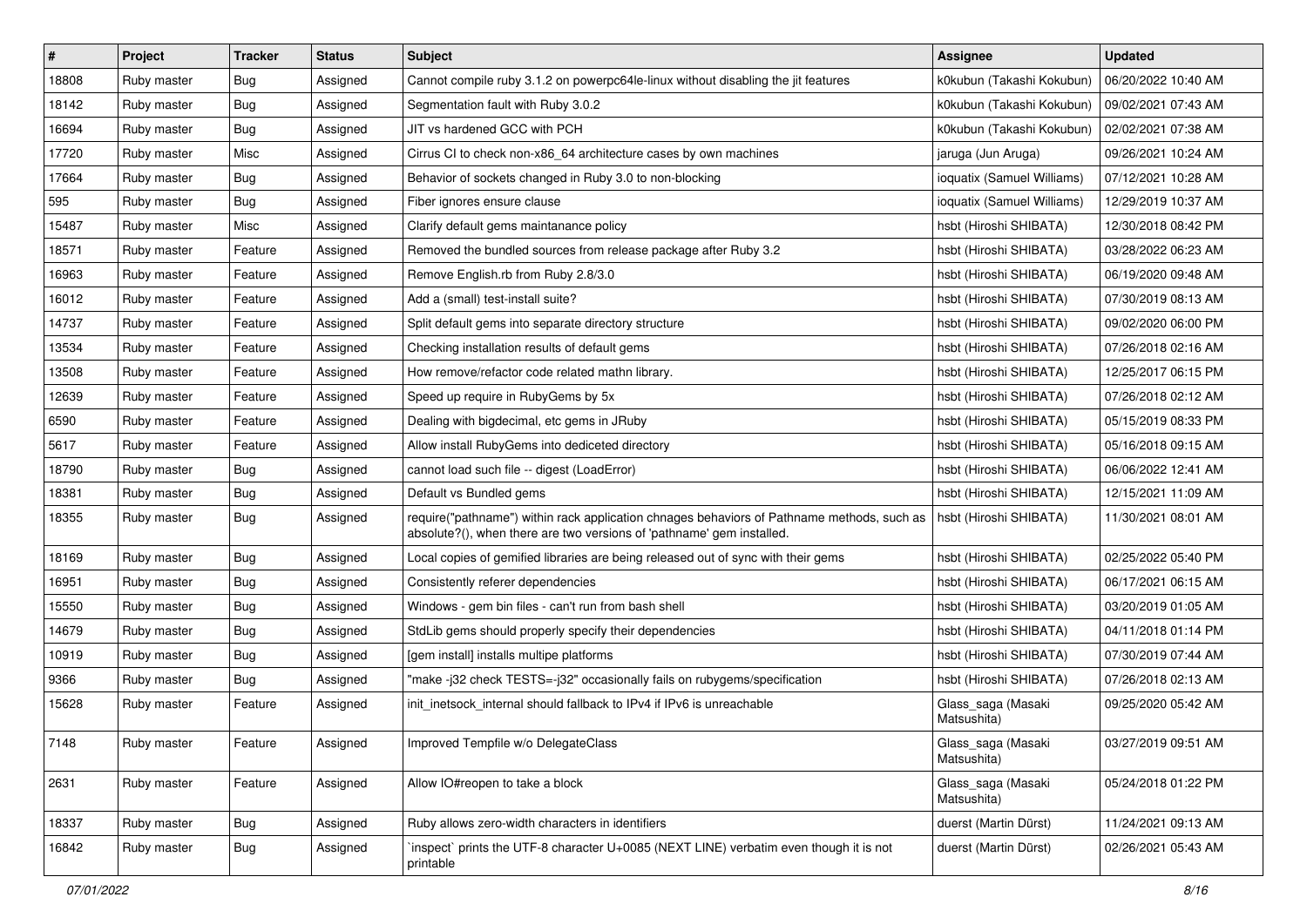| $\sharp$ | Project     | <b>Tracker</b> | <b>Status</b> | <b>Subject</b>                                                                                              | <b>Assignee</b>       | <b>Updated</b>      |
|----------|-------------|----------------|---------------|-------------------------------------------------------------------------------------------------------------|-----------------------|---------------------|
| 13671    | Ruby master | Bug            | Assigned      | Regexp with lookbehind and case-insensitivity raises RegexpError only on strings with certain<br>characters | duerst (Martin Dürst) | 11/30/2021 04:42 AM |
| 6351     | Ruby master | <b>Bug</b>     | Assigned      | transcode table generator does not support multi characters of Unicode                                      | duerst (Martin Dürst) | 12/25/2017 06:15 PM |
| 14917    | Ruby master | Misc           | Assigned      | Add RDoc documents to tar ball                                                                              | aycabta (aycabta.)    | 07/21/2018 09:29 AM |
| 18459    | Ruby master | Feature        | Assigned      | IRB autocomplete dropdown colour options                                                                    | aycabta (aycabta.)    | 01/05/2022 02:15 AM |
| 15371    | Ruby master | Feature        | Assigned      | IRB with ARGV                                                                                               | aycabta (aycabta.)    | 02/14/2020 11:35 AM |
| 13604    | Ruby master | Feature        | Assigned      | Exposing alternative interface of readline                                                                  | aycabta (aycabta.)    | 01/20/2020 05:34 AM |
| 18450    | Ruby master | Feature        | Assigned      | Force break in prettyprint                                                                                  | akr (Akira Tanaka)    | 12/29/2021 02:02 PM |
| 17297    | Ruby master | Feature        | Assigned      | Feature: Introduce Pathname.mktmpdir                                                                        | akr (Akira Tanaka)    | 08/30/2021 06:51 AM |
| 17296    | Ruby master | Feature        | Assigned      | Feature: Pathname#chmod use FileUtils.chmod instead of File                                                 | akr (Akira Tanaka)    | 08/30/2021 06:51 AM |
| 17295    | Ruby master | Feature        | Assigned      | Feature: Create a directory and file with Pathname#touch                                                    | akr (Akira Tanaka)    | 09/28/2021 01:20 AM |
| 17294    | Ruby master | Feature        | Assigned      | Feature: Allow method chaining with Pathname#mkpath Pathname#rmtree                                         | akr (Akira Tanaka)    | 08/30/2021 06:52 AM |
| 16937    | Ruby master | Feature        | Assigned      | Add DNS over HTTP to Resolv                                                                                 | akr (Akira Tanaka)    | 12/10/2020 09:15 AM |
| 14922    | Ruby master | Feature        | Assigned      | Resolv getaddresses ignores AAAA records for IPv6                                                           | akr (Akira Tanaka)    | 11/13/2020 04:01 AM |
| 14066    | Ruby master | Feature        | Assigned      | Add CAA DNS RR on Resolv                                                                                    | akr (Akira Tanaka)    | 11/10/2017 06:50 AM |
| 13047    | Ruby master | Feature        | Assigned      | Use String literal instead of `String#+` for multiline pretty-printing of multiline strings                 | akr (Akira Tanaka)    | 02/22/2017 07:09 AM |
| 12497    | Ruby master | Feature        | Assigned      | GMP version of divmod may be slower                                                                         | akr (Akira Tanaka)    | 08/10/2016 03:11 AM |
| 11322    | Ruby master | Feature        | Assigned      | OpenUri: RuntimeError: HTTP redirection loop                                                                | akr (Akira Tanaka)    | 11/13/2020 03:52 AM |
| 10637    | Ruby master | Feature        | Assigned      | Puppet orchestration on vagrant fails with Error: Non-HTTP proxy URI                                        | akr (Akira Tanaka)    | 09/23/2020 10:23 PM |
| 10459    | Ruby master | Feature        | Assigned      | [PATCH] rfc3339 method for Time                                                                             | akr (Akira Tanaka)    | 05/21/2015 08:14 AM |
| 10129    | Ruby master | Feature        | Assigned      | More descriptive error message for failed net/http requests                                                 | akr (Akira Tanaka)    | 01/05/2018 09:01 PM |
| 7412     | Ruby master | Feature        | Assigned      | Pathname#relative_path_from does not support mixed directory separators on windows                          | akr (Akira Tanaka)    | 01/05/2018 09:00 PM |
| 7362     | Ruby master | Feature        | Assigned      | Adding Pathname#start_with?                                                                                 | akr (Akira Tanaka)    | 12/25/2017 06:15 PM |
| 3608     | Ruby master | Feature        | Assigned      | Enhancing Pathname#each_child to be lazy                                                                    | akr (Akira Tanaka)    | 12/25/2017 06:14 PM |
| 13513    | Ruby master | Bug            | Assigned      | Resolv::DNS::Message.decode hangs after detecting truncation in UDP messages                                | akr (Akira Tanaka)    | 03/08/2021 11:35 PM |
| 8445     | Ruby master | Bug            | Assigned      | IO.open and IO#set_enconding does not support :fallback option                                              | akr (Akira Tanaka)    | 06/14/2022 06:02 AM |
| 17882    | Ruby master | Bug            | Assigned      | bootstraptest/test_ractor.rb:224 segfaults on Cygwin                                                        | cruby-cygwin          | 05/19/2022 08:20 AM |
| 13999    | Ruby master | <b>Bug</b>     | Assigned      | Cygwin OOO ripper_state_lex.rb 0000000                                                                      | cruby-cygwin          | 05/19/2022 08:20 AM |
| 12506    | Ruby master | <b>Bug</b>     | Assigned      | On cygwin, Feature #5994 does not work                                                                      | cruby-cygwin          | 05/19/2022 08:20 AM |
| 12445    | Ruby master | <b>Bug</b>     | Assigned      | Testing TestIO#test_open_fifo_does_not_block_other_threads results in deadlock on cygwin                    | cruby-cygwin          | 05/19/2022 08:20 AM |
| 12444    | Ruby master | <b>Bug</b>     | Assigned      | Segmentation fault when running TestException#test_machine_stackoverflow on cygwin                          | cruby-cygwin          | 05/19/2022 08:20 AM |
| 12442    | Ruby master | <b>Bug</b>     | Assigned      | TestArgf#test_textmode fails on cygwin                                                                      | cruby-cygwin          | 05/19/2022 08:20 AM |
| 12656    | Ruby master | Feature        | Assigned      | Expand short paths with File.expand_path                                                                    | cruby-windows         | 01/31/2018 02:31 PM |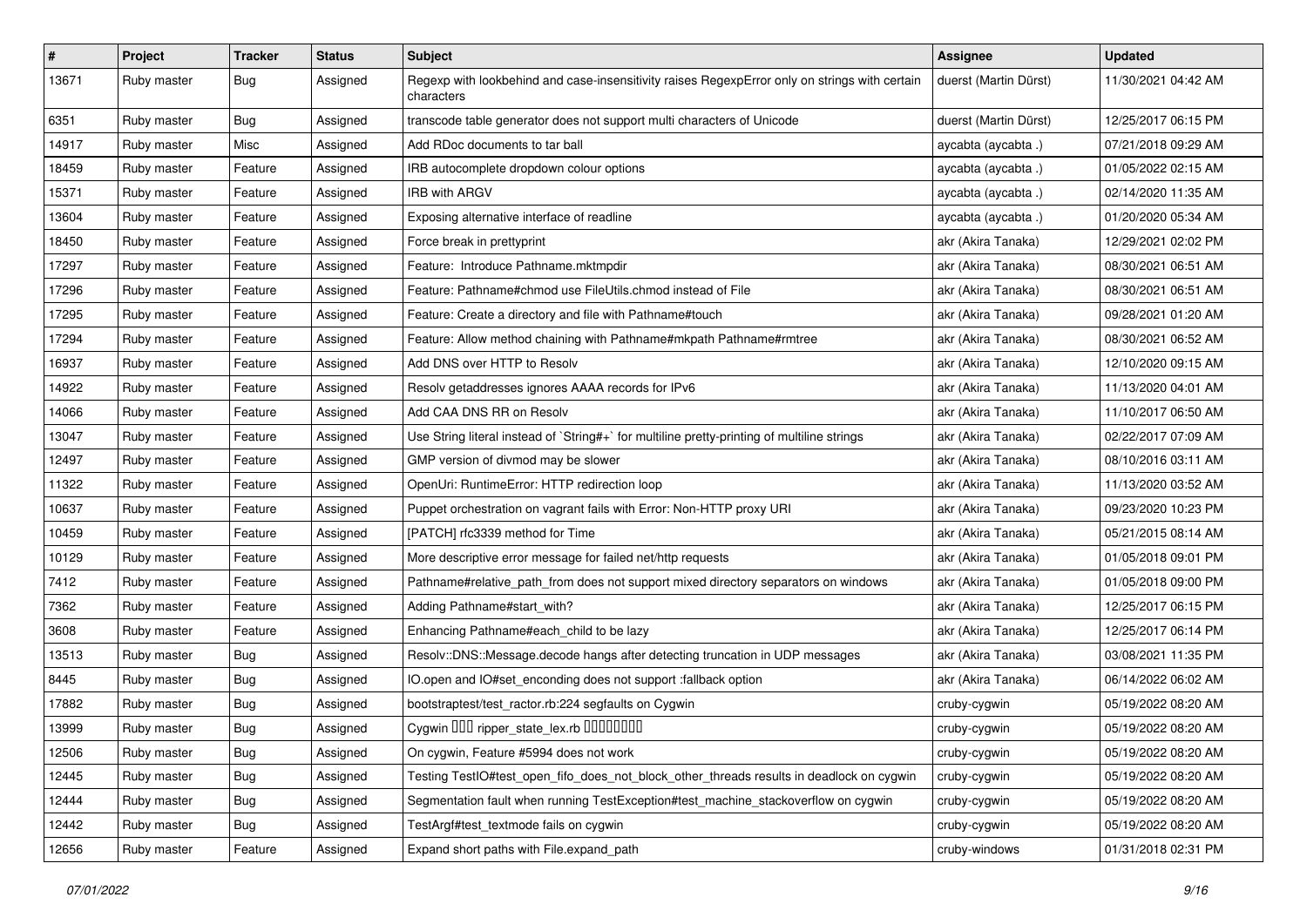| $\vert$ # | Project     | <b>Tracker</b> | <b>Status</b> | Subject                                                                                                                    | Assignee      | <b>Updated</b>      |
|-----------|-------------|----------------|---------------|----------------------------------------------------------------------------------------------------------------------------|---------------|---------------------|
| 8083      | Ruby master | Feature        | Assigned      | Exit status is limited to one-byte values which is invalid for Windows                                                     | cruby-windows | 03/14/2013 08:26 PM |
| 1644      | Ruby master | Feature        | Assigned      | recv on inherited socket wrapped in TCPSocket does not read data, on Windows                                               | cruby-windows | 12/10/2020 08:45 AM |
| 12040     | Ruby master | <b>Bug</b>     | Assigned      | [Win32] File.stat fails on a mounted volume                                                                                | cruby-windows | 02/01/2016 08:13 AM |
| 9944      | Ruby master | <b>Bug</b>     | Assigned      | in ruby for windows in "system" a redirection to append a file works incorrectly                                           | cruby-windows | 01/05/2018 09:00 PM |
| 7968      | Ruby master | <b>Bug</b>     | Assigned      | Poor UDPSocket#send performance in ruby 2.0.0 on windows                                                                   | cruby-windows | 10/23/2017 12:23 AM |
| 18888     | Ruby master | Misc           | Open          | Migrate ruby-lang.org mail services to Google Domains and Google Workspace                                                 |               | 06/30/2022 09:14 PM |
| 18840     | Ruby master | Misc           | Open          | Top-level #using and other methods docs                                                                                    |               | 06/18/2022 07:12 PM |
| 18836     | Ruby master | Misc           | Open          | DevMeeting-2022-07-21                                                                                                      |               | 06/30/2022 03:26 AM |
| 18725     | Ruby master | Misc           | Open          | IO#write and IO#wait_writable block for write pipe if read pipe is closed in other thread on<br>OpenBSD                    |               | 04/13/2022 11:20 PM |
| 18587     | Ruby master | Misc           | Open          | What was the reason behind Ruby choosing SipHash for Hash?                                                                 |               | 02/17/2022 12:02 AM |
| 18420     | Ruby master | Misc           | Open          | Question about how to handle IO.pipe reader and writer when forking                                                        |               | 12/22/2021 12:04 AM |
| 18404     | Ruby master | Misc           | Open          | 3.1 documentation problems tracking ticket                                                                                 |               | 12/24/2021 03:59 PM |
| 18352     | Ruby master | Misc           | Open          | What is the Hash#grep expected?                                                                                            |               | 11/28/2021 10:39 PM |
| 18248     | Ruby master | Misc           | Open          | Add Feature Triaging Guide                                                                                                 |               | 10/12/2021 03:21 PM |
| 18150     | Ruby master | Misc           | Open          | Proposal: Deprecate leading zero syntax to declare octals, since it's extremely confusing (and<br>Python 3 removed it too) |               | 09/04/2021 03:21 AM |
| 18082     | Ruby master | Misc           | Open          | FileUtils.remove_entry_secure has inconsistent document                                                                    |               | 08/17/2021 04:26 PM |
| 17829     | Ruby master | Misc           | Open          | Clang/LLVM correctness of x64-mingw32 build (`shorten-64-to-32` warnings)                                                  |               | 04/26/2021 04:23 PM |
| 17815     | Ruby master | Misc           | Open          | Snapcraft Ruby plugin                                                                                                      |               | 04/20/2021 07:59 PM |
| 17683     | Ruby master | Misc           | Open          | Current status of beginless range (experimental or not)                                                                    |               | 06/05/2021 07:22 AM |
| 17637     | Ruby master | Misc           | Open          | Endless ranges with 'nil' boundary weird behavior                                                                          |               | 02/19/2021 07:57 AM |
| 17591     | Ruby master | Misc           | Open          | Test frameworks and REPLs do not show deprecation warnings by default                                                      |               | 02/17/2021 09:06 AM |
| 17586     | Ruby master | Misc           | Open          | Please run Windows CI in all std-lib repos                                                                                 |               | 01/28/2021 02:34 PM |
| 17565     | Ruby master | Misc           | Open          | Prefer use of access(2) in rb_file_load_ok() to check for existence of require'd files                                     |               | 01/21/2021 08:52 PM |
| 17422     | Ruby master | Misc           | Open          | 3.0 documentation problems tracking ticket                                                                                 |               | 12/24/2020 12:51 PM |
| 17399     | Ruby master | Misc           | Open          | Are endless methods experimental?                                                                                          |               | 12/22/2020 07:05 PM |
| 17390     | Ruby master | Misc           | Open          | Class and method-level docs for Ractor                                                                                     |               | 12/13/2020 06:33 PM |
| 17309     | Ruby master | Misc           | Open          | URI escape being deprecated, yet there is no replacement                                                                   |               | 11/11/2020 12:52 AM |
| 17199     | Ruby master | Misc           | Open          | id outputed by inspect and to_s output does not allow to find actual object_id and vice-versa                              |               | 10/20/2020 09:35 PM |
| 17174     | Ruby master | Misc           | Open          | "Error relocating, symbol not found" error when compiling a native extension on Alpine with<br>$Ruby > = 2.4$              |               | 10/06/2020 11:19 AM |
| 17137     | Ruby master | Misc           | Open          | Cooperation on maintaining official docker ruby images                                                                     |               | 09/02/2020 05:03 PM |
| 17053     | Ruby master | Misc           | Open          | RDoc for Hash Keys                                                                                                         |               | 07/28/2020 01:21 AM |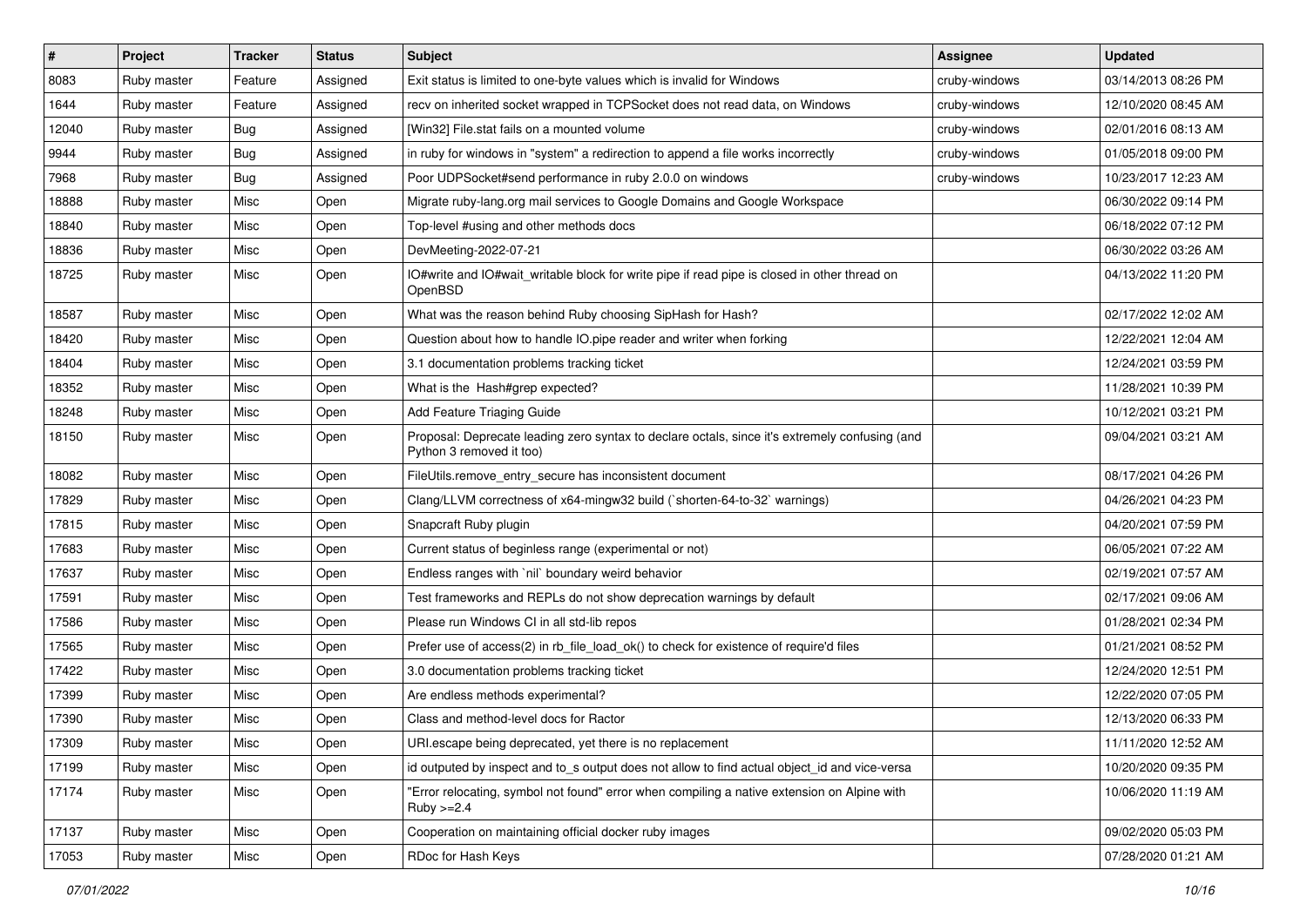| $\vert$ # | Project     | <b>Tracker</b> | <b>Status</b> | Subject                                                                                                                             | <b>Assignee</b> | <b>Updated</b>      |
|-----------|-------------|----------------|---------------|-------------------------------------------------------------------------------------------------------------------------------------|-----------------|---------------------|
| 16895     | Ruby master | Misc           | Open          | Request for cooperation: Try your applications/libraries with master branch and debug options                                       |                 | 05/15/2020 11:51 PM |
| 16803     | Ruby master | Misc           | Open          | Discussion: those internal macros reside in public API headers                                                                      |                 | 05/14/2020 12:27 PM |
| 16750     | Ruby master | Misc           | Open          | Change typedef of VALUE for better type checking                                                                                    |                 | 04/03/2020 02:34 AM |
| 16678     | Ruby master | Misc           | Open          | Array#values_at has unintuitive behavior when supplied a range starting with negative index                                         |                 | 03/09/2020 02:06 PM |
| 16671     | Ruby master | Misc           | Open          | <b>BASERUBY</b> version policy                                                                                                      |                 | 03/05/2020 01:11 AM |
| 16659     | Ruby master | Misc           | Open          | Documentation on Regexp missing for absence pattern (?~pat)                                                                         |                 | 02/27/2020 04:16 PM |
| 16629     | Ruby master | Misc           | Open          | ruby-loco now built & saved on GitHub, both mingw & mswin builds                                                                    |                 | 02/12/2020 01:53 PM |
| 16507     | Ruby master | Misc           | Open          | $=$ vs include? or match?                                                                                                           |                 | 01/12/2020 11:27 PM |
| 16487     | Ruby master | Misc           | Open          | Potential for SIMD usage in ruby-core                                                                                               |                 | 01/16/2020 05:25 AM |
| 16464     | Ruby master | Misc           | Open          | Which core objects should support deconstruct/deconstruct_keys?                                                                     |                 | 12/30/2019 07:54 AM |
| 16436     | Ruby master | Misc           | Open          | hash missing #last method, make it not so consistent (it has #first)                                                                |                 | 01/06/2021 09:47 AM |
| 16408     | Ruby master | Misc           | Open          | Ruby docs list incorrect method signatures for PTY::getpty/PTY::spawn                                                               |                 | 12/12/2019 05:12 PM |
| 16396     | Ruby master | Misc           | Open          | What is the reason for this behaviour of Find.find?                                                                                 |                 | 12/09/2019 02:51 PM |
| 16346     | Ruby master | Misc           | Open          | Confusing macro name: RUBY_MARK_NO_PIN_UNLESS_NULL                                                                                  |                 | 11/13/2019 07:39 AM |
| 16267     | Ruby master | Misc           | Open          | MinGW CI - add to Actions ?                                                                                                         |                 | 10/21/2019 01:10 AM |
| 16235     | Ruby master | Misc           | Open          | ENV.assoc spec test does not test invalid name                                                                                      |                 | 10/05/2019 10:53 PM |
| 16160     | Ruby master | Misc           | Open          | Lazy init thread local storage                                                                                                      |                 | 09/22/2019 01:55 AM |
| 16157     | Ruby master | Misc           | Open          | What is the correct and *portable* way to do generic delegation?                                                                    |                 | 10/15/2019 04:28 PM |
| 16130     | Ruby master | Misc           | Open          | [Discussion / Ideas] Finding a good name for the concept of/behind guilds - primarily the<br><b>NAME</b>                            |                 | 08/27/2019 04:00 PM |
| 16114     | Ruby master | Misc           | Open          | Naming of "beginless range"                                                                                                         |                 | 10/08/2019 03:06 PM |
| 15744     | Ruby master | Misc           | Open          | Improvement needed to documentation of 'Literals'                                                                                   |                 | 06/24/2019 02:27 AM |
| 15654     | Ruby master | Misc           | Open          | Documentation for Complex is wrong or misleading                                                                                    |                 | 03/11/2019 11:55 AM |
| 15568     | Ruby master | Misc           | Open          | TracePoint(:raise)#parameters raises RuntimeError                                                                                   |                 | 01/27/2019 12:02 AM |
| 15514     | Ruby master | Misc           | Open          | Add documentation for implicit array decomposition                                                                                  |                 | 01/10/2019 04:43 PM |
| 15510     | Ruby master | Misc           | Open          | Easter egg in Thread.handle_interrupt                                                                                               |                 | 01/05/2019 11:53 PM |
| 15431     | Ruby master | Misc           | Open          | Hashes and arrays should not require commas to seperate values when using new lines                                                 |                 | 12/18/2018 11:05 AM |
| 15418     | Ruby master | Misc           | Open          | Date.parse('2018')                                                                                                                  |                 | 12/15/2018 09:17 PM |
| 15402     | Ruby master | Misc           | Open          | Shrinking excess retained memory of container types on promotion to uncollectible                                                   |                 | 12/11/2018 08:43 PM |
| 15249     | Ruby master | Misc           | Open          | Documentation for attr_accessor and attr_reader should be corrected                                                                 |                 | 10/23/2018 08:09 PM |
| 15224     | Ruby master | Misc           | Open          | [DOCs] Minor inconsistency in class Array #initialize_copy -<br>https://ruby-doc.org/core-2.5.1/Array.html#method-i-initialize_copy |                 | 10/13/2018 02:26 PM |
| 15202     | Ruby master | Misc           | Open          | Adding Coverity Scan to CI to see the result casually                                                                               |                 | 10/25/2018 10:50 AM |
| 15136     | Ruby master | Misc           | Open          | Fix - Wparentheses warnings                                                                                                         |                 | 09/20/2018 09:41 AM |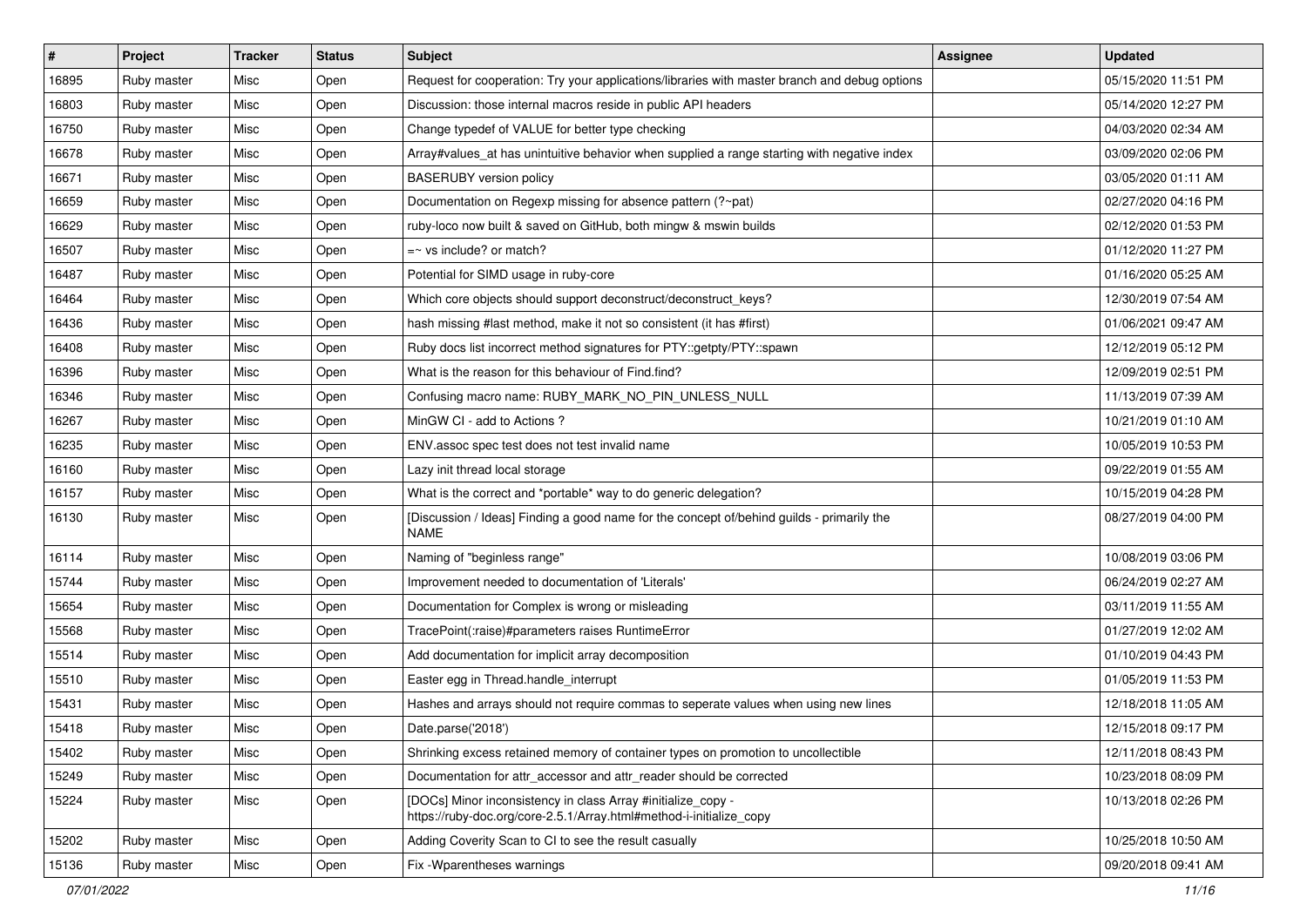| $\vert$ # | Project     | <b>Tracker</b> | <b>Status</b> | <b>Subject</b>                                                                                                                                        | Assignee | <b>Updated</b>      |
|-----------|-------------|----------------|---------------|-------------------------------------------------------------------------------------------------------------------------------------------------------|----------|---------------------|
| 14825     | Ruby master | Misc           | Open          | When redefining `attr_xx` methods the visibility becomes `public`                                                                                     |          | 06/05/2018 05:57 AM |
| 14770     | Ruby master | Misc           | Open          | [META] DevelopersMeeting                                                                                                                              |          | 05/17/2018 12:28 PM |
| 14768     | Ruby master | Misc           | Open          | Add documentation for    and &&                                                                                                                       |          | 05/17/2018 09:45 AM |
| 14735     | Ruby master | Misc           | Open          | thread-safe operations in a hash could be documented                                                                                                  |          | 05/04/2018 01:09 PM |
| 14673     | Ruby master | Misc           | Open          | Documentation for `Array#drop` / `drop_while` unclear in regard to modification                                                                       |          | 04/10/2018 09:51 AM |
| 14190     | Ruby master | Misc           | Open          | What are the semantics of \$SAFE?                                                                                                                     |          | 12/15/2017 10:28 PM |
| 14149     | Ruby master | Misc           | Open          | Ruby Birthday Thread - 25th years anniversary                                                                                                         |          | 12/02/2017 01:40 AM |
| 14037     | Ruby master | Misc           | Open          | Writing doxygen document comments to static functions                                                                                                 |          | 10/21/2017 07:48 AM |
| 13968     | Ruby master | Misc           | Open          | [Ruby 3.x perhaps] - A (minimal?) static variant of ruby                                                                                              |          | 01/14/2018 03:24 PM |
| 13804     | Ruby master | Misc           | Open          | Protected methods cannot be overridden                                                                                                                |          | 08/10/2017 09:41 PM |
| 13787     | Ruby master | Misc           | Open          | The path to Ruby 3.x - would it be useful to have a separate thread here at the tracker, for<br>discussions and issues and ideas related to ruby 3.x? |          | 08/08/2017 08:29 AM |
| 13634     | Ruby master | Misc           | Open          | NilClass is lying about respond_to?(:clone)                                                                                                           |          | 06/06/2017 08:27 AM |
| 13497     | Ruby master | Misc           | Open          | Docs, code samples, Ripper example                                                                                                                    |          | 04/23/2017 04:27 AM |
| 13209     | Ruby master | Misc           | Open          | fact.rb in ruby/sample variations                                                                                                                     |          | 02/14/2017 12:10 AM |
| 13072     | Ruby master | Misc           | Open          | Current state of date standard library                                                                                                                |          | 09/02/2017 05:38 PM |
| 12751     | Ruby master | Misc           | Open          | Incompatibility of Ruby 3                                                                                                                             |          | 09/14/2016 12:48 PM |
| 12595     | Ruby master | Misc           | Open          | Documentation                                                                                                                                         |          | 07/18/2016 04:39 PM |
| 12277     | Ruby master | Misc           | Open          | Coding rule: colum number                                                                                                                             |          | 04/13/2016 06:32 PM |
| 11783     | Ruby master | Misc           | Open          | Do you have any idea if you have a budgets?                                                                                                           |          | 05/16/2019 09:06 PM |
| 11570     | Ruby master | Misc           | Open          | Clarify autoload chaining behavior                                                                                                                    |          | 10/06/2015 04:52 PM |
| 11355     | Ruby master | Misc           | Open          | Exceptions inheriting from Timeout:: Error should behave the same way                                                                                 |          | 07/15/2015 04:59 PM |
| 11295     | Ruby master | Misc           | Open          | Request for comments about error messages                                                                                                             |          | 10/22/2015 09:12 AM |
| 10983     | Ruby master | Misc           | Open          | Why blocks make Ruby methods 439% slower?                                                                                                             |          | 11/10/2015 06:21 AM |
| 10783     | Ruby master | Misc           | Open          | String#concat has an "appending" behavior                                                                                                             |          | 08/08/2018 03:08 AM |
| 10424     | Ruby master | Misc           | Open          | Error message when sorting NaN                                                                                                                        |          | 10/25/2014 02:13 PM |
| 10312     | Ruby master | Misc           | Open          | Give people more control over how the ruby parser sees code and lexical code elements<br>(valid/invalid - toggle options) + macros                    |          | 01/20/2016 05:14 PM |
| 9832      | Ruby master | Misc           | Open          | better concurrency in threads                                                                                                                         |          | 05/12/2014 12:33 PM |
| 9724      | Ruby master | Misc           | Open          | Warnings in Ruby: allow per-file directives to i.e. suppress warnings                                                                                 |          | 04/10/2014 06:21 PM |
| 9516      | Ruby master | Misc           | Open          | Consolidate all deprecation messages to one or more helper methods                                                                                    |          | 02/13/2014 05:11 PM |
| 18885     | Ruby master | Feature        | Open          | Long lived fork advisory API (potential Copy on Write optimizations)                                                                                  |          | 06/30/2022 09:27 AM |
| 18841     | Ruby master | Feature        | Open          | Proposal: autoload_relative                                                                                                                           |          | 06/19/2022 11:22 PM |
| 18835     | Ruby master | Feature        | Open          | Add InstructionSequence#type method                                                                                                                   |          | 06/16/2022 10:30 PM |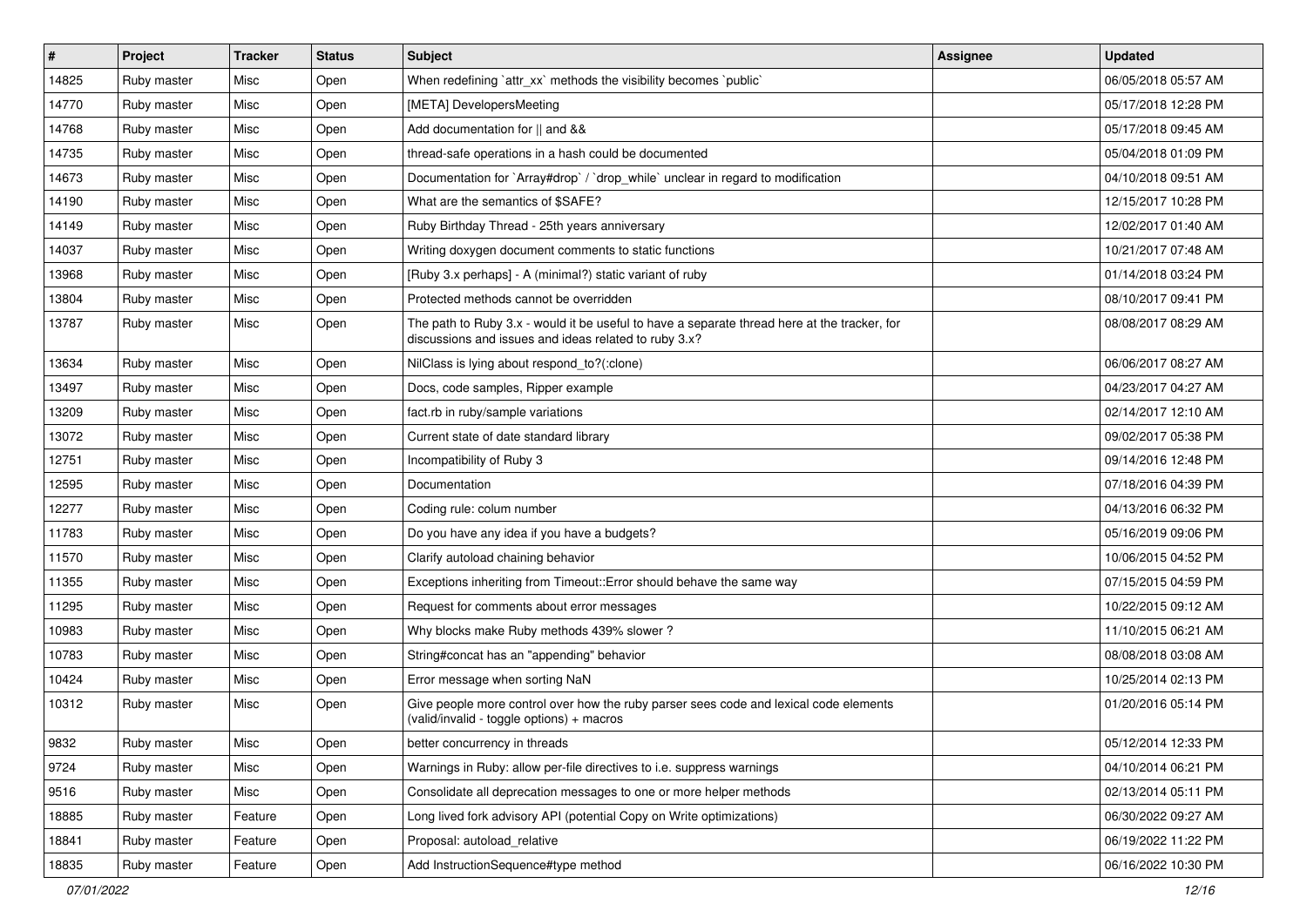| $\sharp$ | Project     | <b>Tracker</b> | <b>Status</b> | <b>Subject</b>                                                                            | Assignee | <b>Updated</b>      |
|----------|-------------|----------------|---------------|-------------------------------------------------------------------------------------------|----------|---------------------|
| 18832    | Ruby master | Feature        | Open          | Do not have class/module keywords consider ancestors of Object                            |          | 06/21/2022 05:50 AM |
| 18831    | Ruby master | Feature        | Open          | Block argument to `yield`                                                                 |          | 06/18/2022 03:12 AM |
| 18825    | Ruby master | Feature        | Open          | Specialized instruction for "array literal + `.hash`"                                     |          | 06/14/2022 05:24 PM |
| 18822    | Ruby master | Feature        | Open          | Ruby lack a proper method to percent-encode strings for URIs (RFC 3986)                   |          | 06/09/2022 02:42 PM |
| 18821    | Ruby master | Feature        | Open          | Expose Pattern Matching interfaces in core classes                                        |          | 06/09/2022 07:24 AM |
| 18815    | Ruby master | Feature        | Open          | instance_{eval,exec} vs Proc#>>                                                           |          | 06/02/2022 05:17 PM |
| 18814    | Ruby master | Feature        | Open          | Ractor: add method to query incoming message queue size                                   |          | 06/30/2022 10:58 AM |
| 18812    | Ruby master | Feature        | Open          | Add ability to trace exit locations for YJIT                                              |          | 06/01/2022 02:42 PM |
| 18809    | Ruby master | Feature        | Open          | Add Numeric#ceildiv                                                                       |          | 06/21/2022 06:21 PM |
| 18798    | Ruby master | Feature        | Open          | 'UnboundMethod#==' with inherited classes                                                 |          | 05/25/2022 12:32 AM |
| 18776    | Ruby master | Feature        | Open          | <b>Object Shapes</b>                                                                      |          | 05/13/2022 01:11 AM |
| 18774    | Ruby master | Feature        | Open          | Add Queue#pop(timeout:)                                                                   |          | 05/20/2022 12:27 AM |
| 18762    | Ruby master | Feature        | Open          | Add an Array#undigits that compliments Integer#digits                                     |          | 05/03/2022 08:08 PM |
| 18757    | Ruby master | Feature        | Open          | Introduce %R percent literal for anchored regular expression patterns                     |          | 04/27/2022 05:30 PM |
| 18736    | Ruby master | Feature        | Open          | self-p for method chain                                                                   |          | 04/15/2022 11:09 AM |
| 18690    | Ruby master | Feature        | Open          | Allow `Kernel#then` to take arguments                                                     |          | 05/10/2022 06:16 PM |
| 18685    | Ruby master | Feature        | Open          | Enumerator.product: Cartesian product of enumerables                                      |          | 04/26/2022 07:02 AM |
| 18683    | Ruby master | Feature        | Open          | Allow to create hashes with a specific capacity.                                          |          | 04/22/2022 02:34 PM |
| 18675    | Ruby master | Feature        | Open          | Add new exception class for resolv timeouts                                               |          | 04/01/2022 11:22 PM |
| 18668    | Ruby master | Feature        | Open          | Merge `io-nonblock` gems into core                                                        |          | 04/21/2022 10:02 AM |
| 18659    | Ruby master | Feature        | Open          | Create a Binding at the time of an exception and make it available to Rescue              |          | 03/25/2022 10:55 AM |
| 18647    | Ruby master | Feature        | Open          | Non-recursive option for iseq-targeted Tracepoints in ruby 2.6+                           |          | 03/18/2022 09:41 AM |
| 18644    | Ruby master | Feature        | Open          | Coerce anything callable to a Proc                                                        |          | 06/18/2022 05:28 PM |
| 18642    | Ruby master | Feature        | Open          | Named ripper fields                                                                       |          | 05/12/2022 01:37 PM |
| 18640    | Ruby master | Feature        | Open          | default empty string argument for `String#sub` and `String#sub!`, e.g. `"hello".sub("I")` |          | 03/19/2022 02:33 AM |
| 18630    | Ruby master | Feature        | Open          | Introduce general `IO#timeout` and `IO#timeout=`for all (non-)blocking operations.        |          | 04/21/2022 09:36 AM |
| 18617    | Ruby master | Feature        | Open          | Allow multiples keys in Hash#[] acting like Hash#dig                                      |          | 03/10/2022 01:36 PM |
| 18603    | Ruby master | Feature        | Open          | Allow syntax like obj.method(arg)=value                                                   |          | 02/27/2022 05:04 PM |
| 18597    | Ruby master | Feature        | Open          | Strings need a named method like `dup` that doesn't duplicate if receiver is mutable      |          | 02/26/2022 11:56 PM |
| 18594    | Ruby master | Feature        | Open          | Add a #to_h method on URI::Generic                                                        |          | 03/31/2022 01:18 PM |
| 18593    | Ruby master | Feature        | Open          | Add back URI.escape                                                                       |          | 02/18/2022 07:45 PM |
| 18583    | Ruby master | Feature        | Open          | Pattern-matching: API for custom unpacking strategies?                                    |          | 03/17/2022 01:10 PM |
| 18576    | Ruby master | Feature        | Open          | Rename `ASCII-8BIT` encoding to `BINARY`                                                  |          | 03/17/2022 03:06 PM |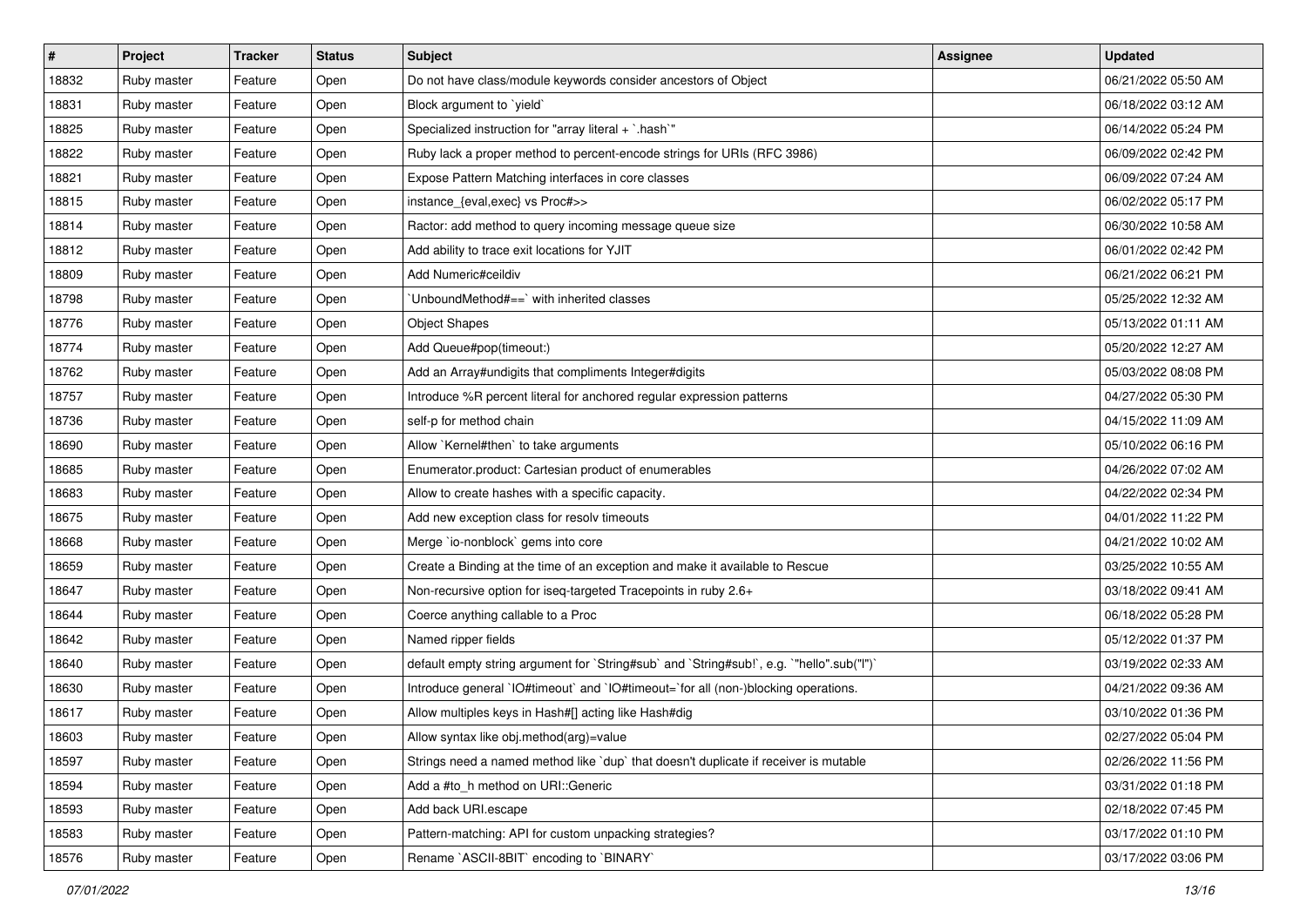| #     | Project     | <b>Tracker</b> | <b>Status</b> | <b>Subject</b>                                                                                 | Assignee | <b>Updated</b>      |
|-------|-------------|----------------|---------------|------------------------------------------------------------------------------------------------|----------|---------------------|
| 18573 | Ruby master | Feature        | Open          | Object#pack1                                                                                   |          | 02/08/2022 08:51 AM |
| 18568 | Ruby master | Feature        | Open          | Explore lazy RubyGems boot to reduce need for --disable-gems                                   |          | 02/17/2022 07:15 AM |
| 18559 | Ruby master | Feature        | Open          | Allocation tracing: Objects created by the parser are attributed to Kernel.require             |          | 06/28/2022 12:21 PM |
| 18554 | Ruby master | Feature        | Open          | Move unicode_normalize to a default gem                                                        |          | 01/31/2022 05:51 PM |
| 18551 | Ruby master | Feature        | Open          | Make Range#reverse_each to raise an exception if endless                                       |          | 01/28/2022 11:13 PM |
| 18515 | Ruby master | Feature        | Open          | Add Range#reverse_each implementation for performance                                          |          | 01/31/2022 02:23 AM |
| 18498 | Ruby master | Feature        | Open          | Introduce a public WeakKeysMap that compares by equality                                       |          | 02/20/2022 04:06 PM |
| 18494 | Ruby master | Feature        | Open          | [RFC] ENV["RUBY_GC_"]= changes GC parameters dynamically                                       |          | 01/17/2022 11:15 PM |
| 18478 | Ruby master | Feature        | Open          | Module#constant_pairs                                                                          |          | 01/11/2022 07:55 PM |
| 18477 | Ruby master | Feature        | Open          | Float#sqrt and Integer#sqrt                                                                    |          | 01/11/2022 07:34 PM |
| 18463 | Ruby master | Feature        | Open          | Random number generation with xoshiro                                                          |          | 02/13/2022 09:12 AM |
| 18462 | Ruby master | Feature        | Open          | Proposal to merge WASI based WebAssembly support                                               |          | 03/24/2022 03:05 AM |
| 18440 | Ruby master | Feature        | Open          | YJIT is enabled if any YJIT tuning options are set                                             |          | 12/30/2021 08:17 PM |
| 18438 | Ruby master | Feature        | Open          | Add `Exception#additional_message` to show additional error information                        |          | 02/07/2022 02:55 AM |
| 18423 | Ruby master | Feature        | Open          | Installing stable versions like 3.0.3 from source generates fatal error by make                |          | 12/23/2021 11:44 PM |
| 18418 | Ruby master | Feature        | Open          | Add Net::HTTP#security_level=                                                                  |          | 12/19/2021 11:58 AM |
| 18411 | Ruby master | Feature        | Open          | Introduce `Fiber.blocking` for disabling scheduler.                                            |          | 12/23/2021 05:10 PM |
| 18410 | Ruby master | Feature        | Open          | Proposal to make inspect include underscores on numerics                                       |          | 12/16/2021 09:07 AM |
| 18402 | Ruby master | Feature        | Open          | <b>Argument Labels</b>                                                                         |          | 01/31/2022 06:14 PM |
| 18401 | Ruby master | Feature        | Open          | Rework `require_relative` to add the "current path" on `\$LOAD_PATH`                           |          | 12/09/2021 05:41 PM |
| 18395 | Ruby master | Feature        | Open          | Introduce Array#subtract! for performance                                                      |          | 12/08/2021 04:42 PM |
| 18384 | Ruby master | Feature        | Open          | Pattern Match Object                                                                           |          | 05/07/2022 06:01 PM |
| 18376 | Ruby master | Feature        | Open          | Version comparison API                                                                         |          | 12/30/2021 10:33 AM |
| 18369 | Ruby master | Feature        | Open          | users.detect(:name, "Dorian") as shorthand for users.detect { $ user $ user.name == "Dorian" } |          | 12/03/2021 02:23 PM |
| 18368 | Ruby master | Feature        | Open          | Range#step semantics for non-Numeric ranges                                                    |          | 02/02/2022 03:42 PM |
| 18360 | Ruby master | Feature        | Open          | PrettyPrint enhancements                                                                       |          | 11/24/2021 12:15 AM |
| 18357 | Ruby master | Feature        | Open          | Proposal: stop raising when block passed to IO#each_* closes the IO                            |          | 11/22/2021 09:03 PM |
| 18334 | Ruby master | Feature        | Open          | ENV#to_h returns a new Hash object but Hash#to_h does not, which can cause<br>inconsistencies  |          | 11/17/2021 05:46 PM |
| 18332 | Ruby master | Feature        | Open          | a ? b                                                                                          |          | 12/29/2021 04:38 AM |
| 18331 | Ruby master | Feature        | Open          | Kernel.#Time                                                                                   |          | 11/13/2021 12:41 PM |
| 18296 | Ruby master | Feature        | Open          | Custom exception formatting should override `Exception#full_message`.                          |          | 12/15/2021 08:49 PM |
| 18291 | Ruby master | Feature        | Open          | When use $=\sim$ with named group, if regex is on the right side, variable not defined.        |          | 11/06/2021 12:36 PM |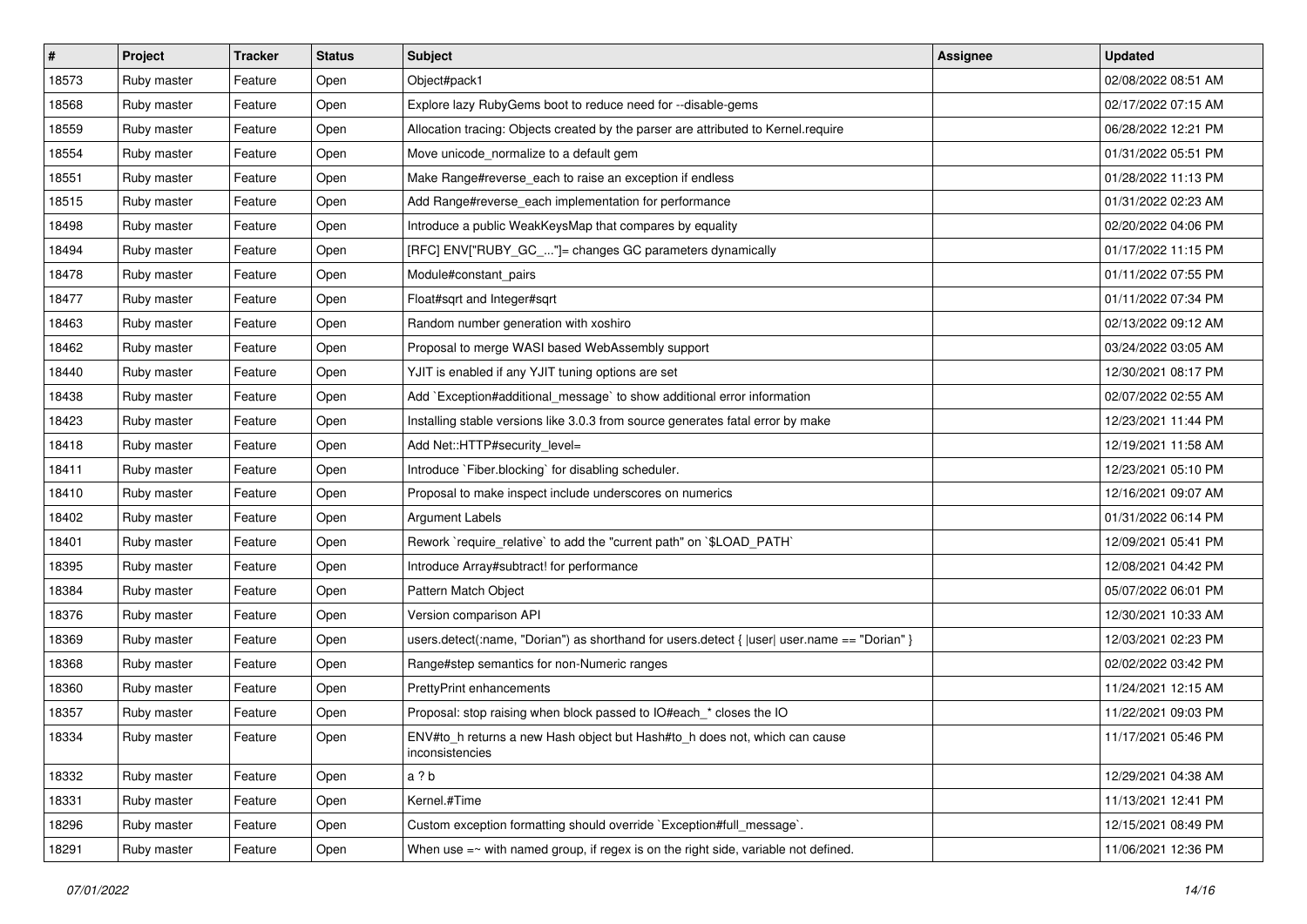| #     | Project     | <b>Tracker</b> | <b>Status</b> | <b>Subject</b>                                                                                                                                                        | <b>Assignee</b> | <b>Updated</b>      |
|-------|-------------|----------------|---------------|-----------------------------------------------------------------------------------------------------------------------------------------------------------------------|-----------------|---------------------|
| 18285 | Ruby master | Feature        | Open          | NoMethodError#message uses a lot of CPU/is really expensive to call                                                                                                   |                 | 01/30/2022 12:45 PM |
| 18265 | Ruby master | Feature        | Open          | Self-contained one-binary feature which discuss on ruby kaigi 2021 day 2, $\Box$ Ruby Committers<br>vs the World / CRuby Committers                                   |                 | 10/24/2021 04:11 PM |
| 18262 | Ruby master | Feature        | Open          | Enumerator::Lazy#partition                                                                                                                                            |                 | 11/20/2021 10:17 AM |
| 18259 | Ruby master | Feature        | Open          | Support quarter spec %q in Time#strftime                                                                                                                              |                 | 10/21/2021 12:15 PM |
| 18256 | Ruby master | Feature        | Open          | Change the canonical name of Thread::Mutex, Thread::Queue, Thread::SizedQueue and<br>Thread::ConditionVariable to just Mutex, Queue, SizedQueue and ConditionVariable |                 | 10/20/2021 10:59 PM |
| 18242 | Ruby master | Feature        | Open          | Parser makes multiple assignment sad in confusing way                                                                                                                 |                 | 10/09/2021 07:58 AM |
| 18228 | Ruby master | Feature        | Open          | Add a 'timeout' option to 'IO.copy_stream'                                                                                                                            |                 | 10/01/2021 05:10 AM |
| 18181 | Ruby master | Feature        | Open          | Introduce Enumerable#min_with_value, max_with_value, and minmax_with_value                                                                                            |                 | 01/25/2022 07:33 AM |
| 18179 | Ruby master | Feature        | Open          | Add Math methods to Numeric                                                                                                                                           |                 | 03/24/2022 02:54 PM |
| 18168 | Ruby master | Feature        | Open          | Add ActiveSupport deep_transform_values to Ruby                                                                                                                       |                 | 09/15/2021 05:29 AM |
| 18162 | Ruby master | Feature        | Open          | Shorthand method Proc#isolate to create isolated proc objects                                                                                                         |                 | 09/13/2021 02:33 AM |
| 18151 | Ruby master | Feature        | Open          | Incorrect Resolv result when DNS server is unreachable                                                                                                                |                 | 09/18/2021 12:22 AM |
| 18146 | Ruby master | Feature        | Open          | Add `delete prefix` and `delete suffix` to `Pathname`                                                                                                                 |                 | 09/03/2021 04:59 AM |
| 18137 | Ruby master | Feature        | Open          | A new method to check Proc is isolated or not                                                                                                                         |                 | 10/27/2021 07:30 AM |
| 18136 | Ruby master | Feature        | Open          | take while after                                                                                                                                                      |                 | 01/28/2022 06:23 AM |
| 18135 | Ruby master | Feature        | Open          | Introduce Enumerable#detect only                                                                                                                                      |                 | 09/02/2021 05:44 PM |
| 18127 | Ruby master | Feature        | Open          | Ractor-local version of Singleton                                                                                                                                     |                 | 11/09/2021 02:45 PM |
| 18083 | Ruby master | Feature        | Open          | Capture error in ensure block.                                                                                                                                        |                 | 10/21/2021 01:00 PM |
| 18070 | Ruby master | Feature        | Open          | `attr` should be removed                                                                                                                                              |                 | 08/09/2021 05:51 PM |
| 18069 | Ruby master | Feature        | Open          | 'instance_exec' is just ignored when the block is originally a method                                                                                                 |                 | 08/10/2021 05:33 AM |
| 18063 | Ruby master | Feature        | Open          | io uring implementation                                                                                                                                               |                 | 08/05/2021 10:02 AM |
| 18057 | Ruby master | Feature        | Open          | Introduce Array#mean                                                                                                                                                  |                 | 08/02/2021 02:16 PM |
| 18055 | Ruby master | Feature        | Open          | Introduce                                                                                                                                                             |                 | 07/30/2021 09:30 AM |
| 18035 | Ruby master | Feature        | Open          | Introduce general model/semantic for immutable by default.                                                                                                            |                 | 11/09/2021 04:47 PM |
| 18033 | Ruby master | Feature        | Open          | Time.new to parse a string                                                                                                                                            |                 | 12/07/2021 02:15 PM |
| 18005 | Ruby master | Feature        | Open          | Enable non-blocking 'binding.irb'.                                                                                                                                    |                 | 06/24/2021 07:20 PM |
| 18004 | Ruby master | Feature        | Open          | Add Async to the stdlib                                                                                                                                               |                 | 11/26/2021 06:01 AM |
| 17994 | Ruby master | Feature        | Open          | Clarify 'IO.read' behavior and add 'File.read' method                                                                                                                 |                 | 07/16/2021 03:04 AM |
| 17950 | Ruby master | Feature        | Open          | Unable to pattern-match against a String key                                                                                                                          |                 | 06/15/2021 11:42 AM |
| 17944 | Ruby master | Feature        | Open          | Remove Socket.gethostbyaddr and Socket.gethostbyname                                                                                                                  |                 | 06/10/2021 08:26 AM |
| 17942 | Ruby master | Feature        | Open          | Add a `initialize(public @a, private @b)` shortcut syntax for defining public/private accessors<br>for instance vars as part of constructor                           |                 | 12/13/2021 12:43 AM |